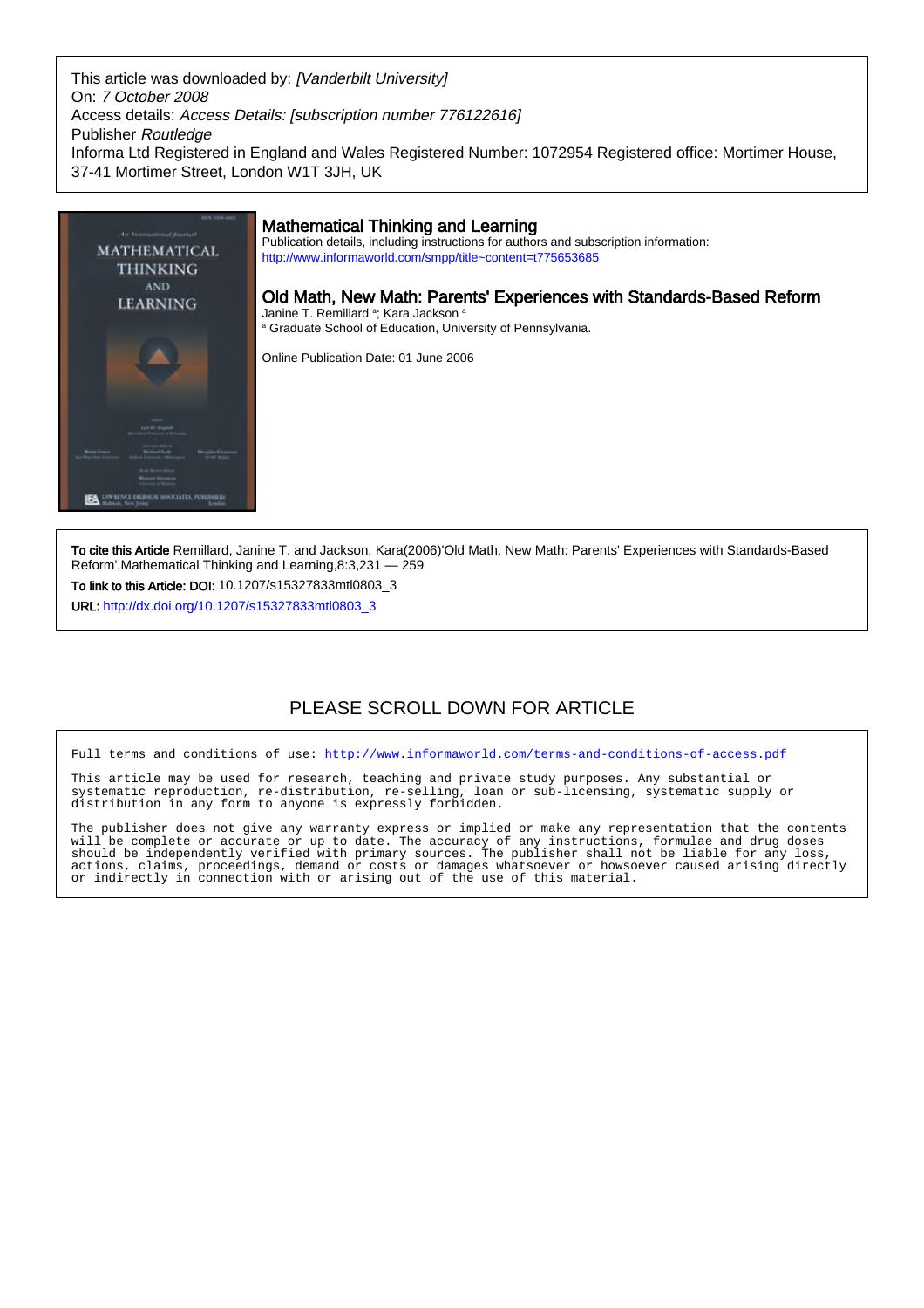# Old Math, New Math: Parents' Experiences with Standards-Based Reform

Janine T. Remillard and Kara Jackson

*Graduate School of Education University of Pennsylvania*

We focus on how African American parents in a low-income neighborhood experience, interpret, and respond to current reform efforts as implemented in their children's school. As part of a larger project on parent–child numeracy connections in an elementary school, we interviewed 10 parents and held 2 focus group meetings, during which parents shared their experiences with mathematics as students themselves and as parents of children using a Standards-based curriculum. Even though parents saw themselves as critical players in their children's learning, we found that the implementation of reform-oriented curriculum tended to disempower parents with respect to school mathematics. Parents had little understanding of the reform-based approaches, and thus limited access to the discourse of reform. Our findings call for examination of the effect that reforms have on parents, particularly when the current educational climate calls for increased parent participation and involvement.

If an 8 year old can do it, I know I can do it. I was like—wait a minute, he's the kid and I'm the parent, and he knows and I don't know. … He had got upset one day and said, "Mom, you're going to make me get a bad grade. That's not right. That's not right. That's wrong."

—Shanice, mother of three

At the time of this study, Shanice was a 42-year old mother of three sons, ages 20, 16, and 8. Similar to the other parents that we worked with, Shanice was struggling to help her third-grade son with the reform-oriented mathematics assigned for

Correspondence should be sent to Janine T. Remillard or Kara Jackson, Graduate School of Education, University of Pennsylvania, 3700 Walnut Street, Philadelphia, PA 19104. E-mails: janiner@ gse.upenn.edu, karajack@dolphin.upenn.edu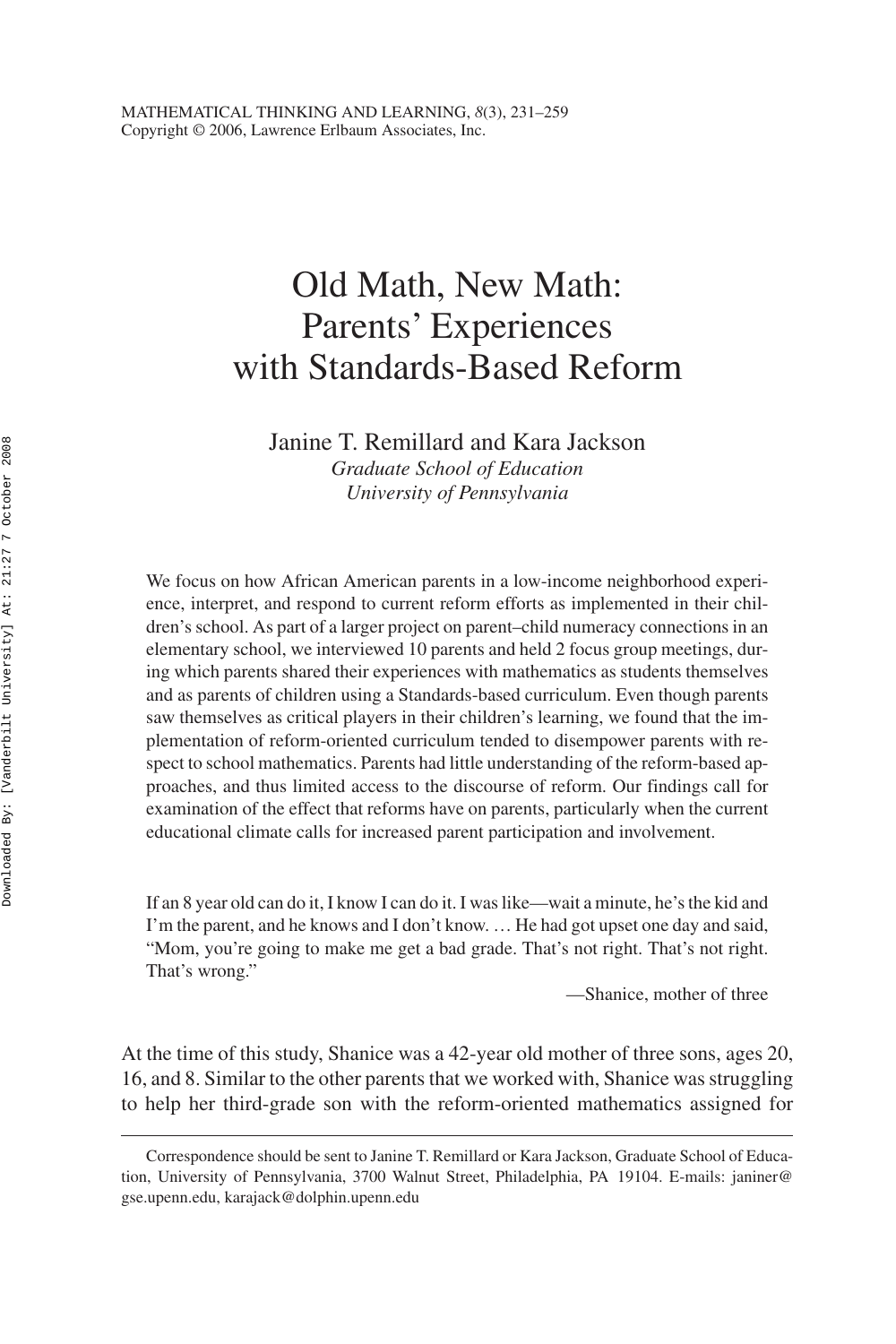homework. The uncertainty and confusion voiced by Shanice was not unique to her. In fact, we argue in this article that the implementation of reform-oriented mathematics instruction has, in some cases, worked to disempower parents as players in their children's education. As mathematics educators who embrace current visions for reform, we find it important to consider the ways that the changes include/exclude and affect parents, particularly when the current educational climate calls for increased parent participation and involvement. Furthermore, there is serious need to conceptualize, as well as enact, practices that value what parents bring to reforms in terms of their own mathematical understandings and histories and to provide opportunities to support the work of parents with regard to reform-oriented mathematics.

#### PARENTS AND REFORM IN MATHEMATICS EDUCATION

Within the United States and elsewhere, national and local governing agencies have called for increased "parent involvement" in education (Epstein, 1996; Epstein & Dauber, 1991; Henderson & Berla, 1994; Hoover-Dempsey & Sandler, 1997; Mattingly, Prislin, McKenzie, Rodriquez, & Kayzar, 2002; Milne, Myers, Rosenthal, & Ginsburg, 1986; Vincent, 2001; Vincent & Tomlinson, 1997). Although what counts as "parent involvement" varies across studies (Lewis & Forman, 2002; Mattingly, Prislin, McKenzie, Rodriquez, & Kayzar, 2002), policymakers regularly cite evidence that children whose parents are involved in their education tend to perform at higher levels on standardized tests when compared to children with less involved parents (Henderson & Berla, 1994; Jeynes, 2005; Sheldon, 2003). Researchers at the Center on School, Family, and Community Partnerships have found evidence that explicit partnerships between schools, family, and communities are beneficial for parents, teachers, and schools in general. For example, teachers who involve parents tended to stereotype parents of low-income and low-educational levels less and tended to show increased student achievement on standardized tests in subjects where parents were included (Epstein, 1996, 2001; Sheldon, 2003). Beyond arguing that parent involvement impacts student achievement, representation in schools, to many, is a basic right of parents too frequently ignored in schools serving students of color and low-income populations (Calabrese Barton, Drake, Perez, St. Louis, & George, 2004; Delgado-Gaitan, 1991, 1993; Fine, 1993; Peressini, 1998).

These calls to redefine and increase parent involvement in schools present a particularly difficult challenge to mathematics educators already immersed in curricular and pedagogical reform. The reforms, prompted by the National Council of Teachers of Mathematics (NCTM) Curriculum Standards (NCTM, 1989, 2000) and furthered by a flurry of curriculum development projects, promote a view of mathematics unfamiliar to most parents in the United States. Indeed, these efforts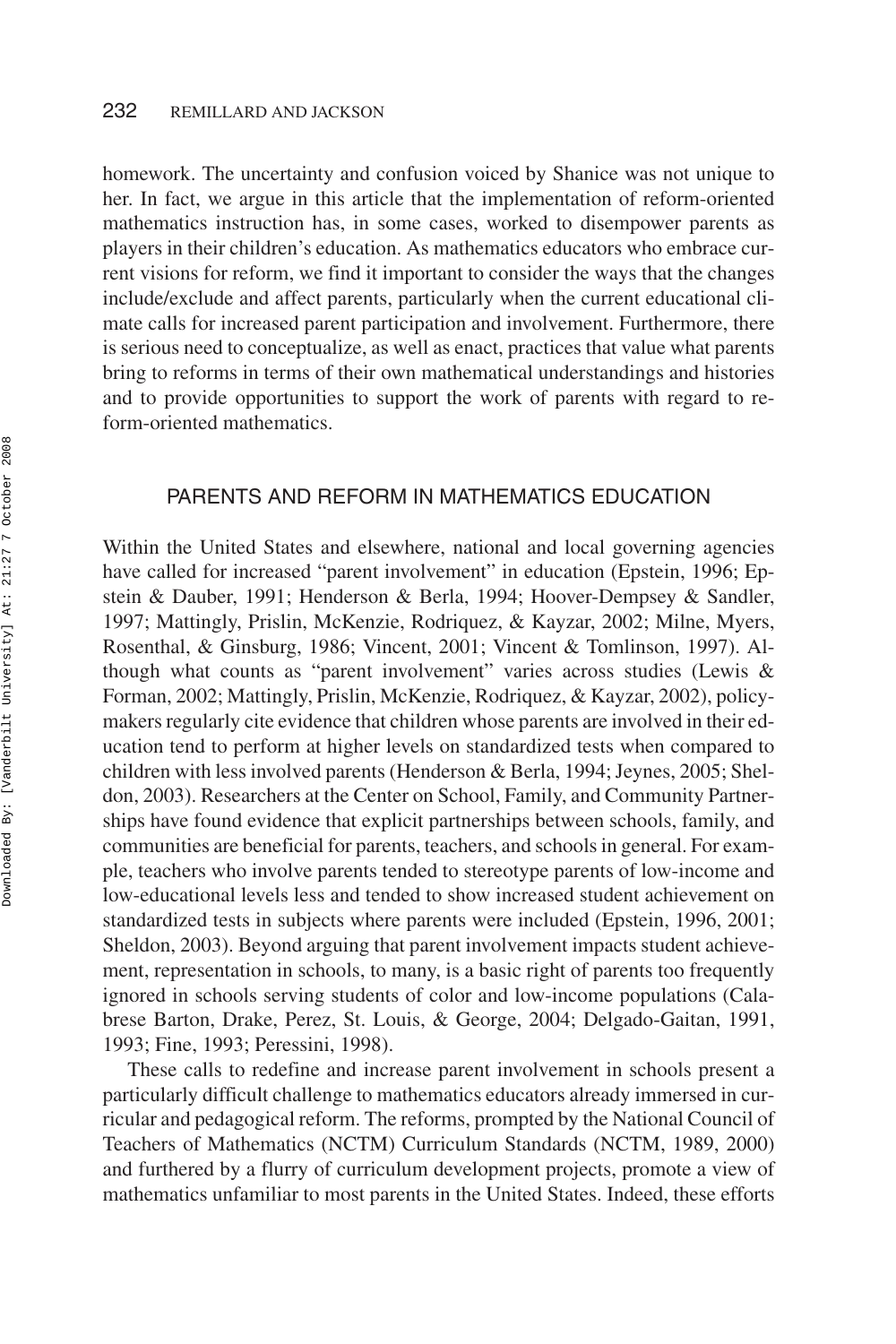to decrease emphasis on the learning of rote skills and increase emphasis on conceptual understanding, problem solving, and mathematical thinking have required schools, teachers, students, as well as parents, to orient themselves to new goals for mathematics learning and approaches to teaching it. As illustrated by Shanice at the start of this article, parents often find themselves feeling less useful to their children with respect to school mathematics.

The first decade of the current reform efforts placed primary emphasis on teacher development, curriculum development, and accomplishing systemic change within schools (Civil & Bernier, this issue; Martin, this issue). Parents were, by and large, invisible in such efforts in districts and schools around the country, except when described as barriers to reform (Peressini, 1998). Through an analysis of both curricular and school reform documents at national and local levels, Peressini demonstrated that parents are repeatedly "portrayed as stumbling blocks for reform in mathematics education" (p. 567) in the National Research Council's 1989 report and are virtually ignored in the NCTM Standards documents of the 1990s. Parents were framed in a corpus of policy documents as being mathematically incompetent to support their children's learning or as uninterested in doing so.

There have been few efforts to support parents as learners and to study their perceptions, experiences, and expectations in relation to their children's reform-oriented mathematics education (Civil, 2001; Civil & Bernier, 2004; Civil, Guevara, & Allexsaht-Snider, 2002; Lubienski, 2004; Martin, 2003a). Thus, we are left with questions about what it would mean to frame parents as partners in mathematics education reform, rather than detractors of it. In this article, we report on findings from our work with a group of African American parents living in a low-income neighborhood whose children attend the same elementary school. We examine how parents experience, interpret, and respond to current reform efforts as implemented in their children's school. We assume that understanding parents' experiences with mathematics and reform is the first step in conceptualizing ways to include and support parents as partners in their children's mathematics education.

### THE SIGNIFICANCE OF PARENTS LIVING IN A LOW-INCOME NEIGHBORHOOD

Our research focuses on the experiences of a group of African American parents living in a low-income neighborhood in a large city in the United States. We do not claim that our findings are exclusive to this group of parents. Indeed, it is likely that parents of a variety of income levels experience similar challenges navigating mathematics reform. However, there is ample evidence that parents who are often characterized as "disadvantaged" when compared to other populations experience more challenges in relation to their children's schooling than "advantaged" par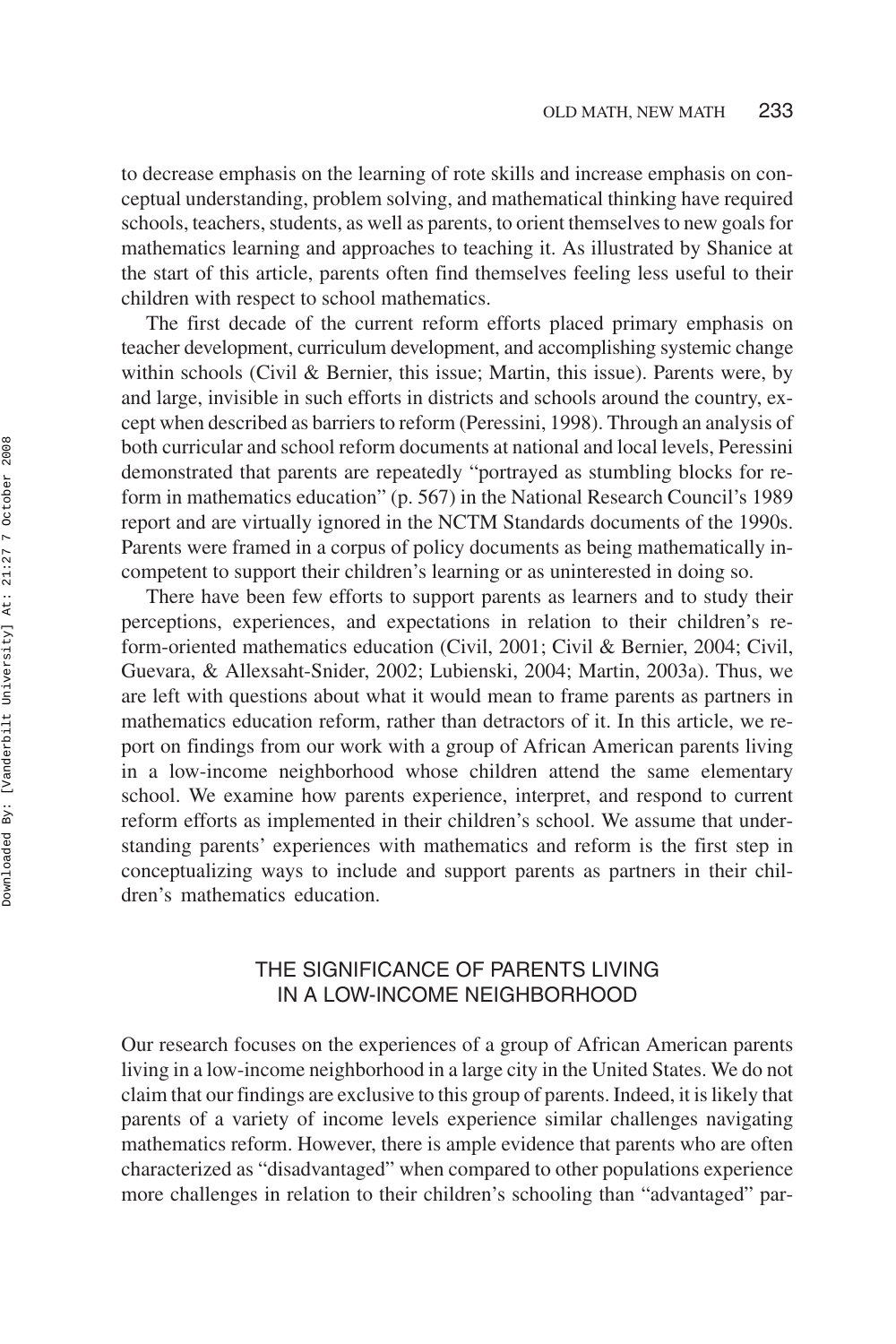ents. For example, the work of Lareau (2000, 2003) indicated that parents living in low-income neighborhoods do not always have access to the same resources as their middle-class counterparts. Furthermore, these parents are less likely to be available during school hours due to employment obligations. In addition, low-income adults tend to have low levels of formal education (e.g., Kirsch, Jungeblut, Jenkins, & Kolstad, 1993) and may feel uncomfortable entering schools due to unsuccessful formal schooling experiences (Chavkin, 1989; Chavkin & Williams, 1989; Epstein & Dauber, 1991; Lawson, 2003; Lightfoot, 2004; Valencia & Solórzano, 1997). Thus, it is important to understand what resources and experiences low-income parents do bring to the mathematics education of their children.

Furthermore, students of color and from low socioeconomic backgrounds tend to achieve at lower levels in mathematics as compared to their White, middle-class counterparts (Ladson-Billings, 1997; Lee, 2002; Tate, 1997). Given the significance of parent involvement, understanding how low-income parents are engaged in their children's education and the barriers they face can be a step toward decreasing this achievement gap.

#### PARENTS AND REFORM-ORIENTED MATHEMATICS

Although parents are now on the radar screen of policymakers in mathematics education, there have been few substantial efforts to include parents in the reforms or to give parents a recognized "arena" in which to make their concerns public (Peressini, 1998, p. 576). According to Peressini (1998), "calls for parental and community involvement have been at an abstract level and not closely examined" (p. 557). He questioned the ways in which teachers and parents have been positioned with respect to these reforms, claiming that, in many ways, parents have been denied access to the discourse of the reforms. He contrasted the rights available to those who have access to the discourse (teachers, administrators) to the rights of those who do not (parents) in the following way (Peressini, 1998):

On the one hand, mathematics teachers who are knowledgeable of and understand the changes in mathematics content, pedagogy, and assessment are privileged to take part in various activities central to mathematics education and the reform thereof. … In other words, mathematics teachers and educators who know the true discourse of mathematics education reform have the right to exercise power in the ongoing reform … Parents, on the other hand, … are not privileged to participate in many of the same activities mathematics teachers perform … . Furthermore, parents, because of their incomplete knowledge of this true discourse, are unable to engage in various activities that are part of mathematics education (e.g., assisting their children with mathematics homework). (pp. 574–575)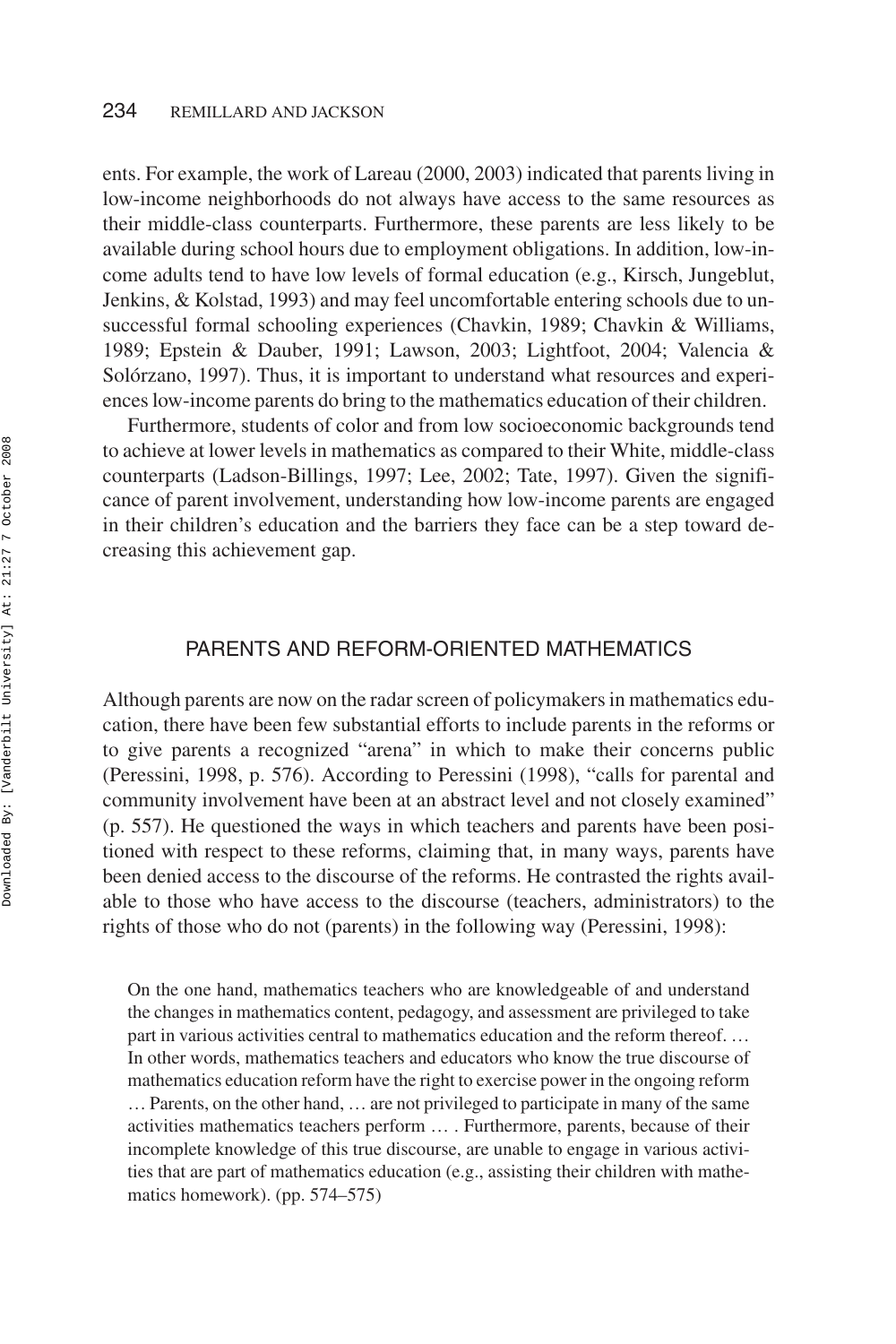In particular, parents who are unfamiliar with the mathematical content that their children are learning (especially as their children get older) and with the rationales behind the reforms are probably less inclined to be able to substantially support their children's mathematical learning other than in the form of "monitoring" their homework and "encouraging their children's mathematical development" (Peressini, 1998, p. 575). Furthermore, without such access to the discourse, "it is unclear how parents can productively participate in deciding on particular components of mathematics education reform" (Peressini, 1998, p. 575).

One result of largely ignoring parents in mathematics education reform is that parents tend to be seen by their children's teachers as obstacles or barriers to their children's learning (Peressini, 1996, 1998). Peressini's (1996) study of parental involvement in reform-oriented mathematics in three high schools showed that parents were only minimally involved in the reforms. He found that there were few opportunities for parents to learn about the reforms and that when parents initiated communication with the mathematics department about the reforms, "they [were] most often perceived as a hindrance" (Peressini, 1996, p. 21). This tendency was more marked when parents were of low-income status and of color. His comparison showed that parents at the two schools that had higher numbers of low-income students and students of color had "virtually no voice in the mathematics education of their children and seem[ed] to be recognized and heard much less than the parents at [the school with students of higher-income and fewer students of color]" (Peressini, 1996, p. 23).

The largest attempt to systematically include parents in the discourse of the reforms has been the work of Marta Civil and her colleagues at the University of Arizona. Civil's project has included both Project MAPPS (Math and Parent Partnerships in the Southwest) as well as Project BRIDGE (Linking home and school: A bridge to the many faces of mathematics). Although MAPPS works to develop parent leadership in mathematics reform across districts, BRIDGE is home and classroom based, designed to facilitate connections between home and school mathematics (Civil, 2001; Civil & Andrade, 2002; Civil & Bernier, 2004, this issue; Civil et al., 2002; Civil, Quintos, & Bernier, 2003). Throughout all of this work, Civil and her colleagues took the stance that parents be seen as "intellectual resources" (Civil & Bernier, 2004). That is, they explicitly frame parents as coming to the mathematics education of their children as parents, teachers, and learners, and they intentionally work to understand the different perspectives that parents have to offer. Civil's work and theoretical stance reflects what Peressini (1996) argued for: "Rather than blindly calling for increases in parental involvement, it is essential that we first make efforts to understand the various aspects and perspectives of parental involvement in mathematics education" (p. 25).

In addition to Peressini's and Civil's work, several studies have examined parents' beliefs related to reform-oriented mathematics instruction. Graue and Smith (1996) conducted interviews with predominantly White, middle-class parents of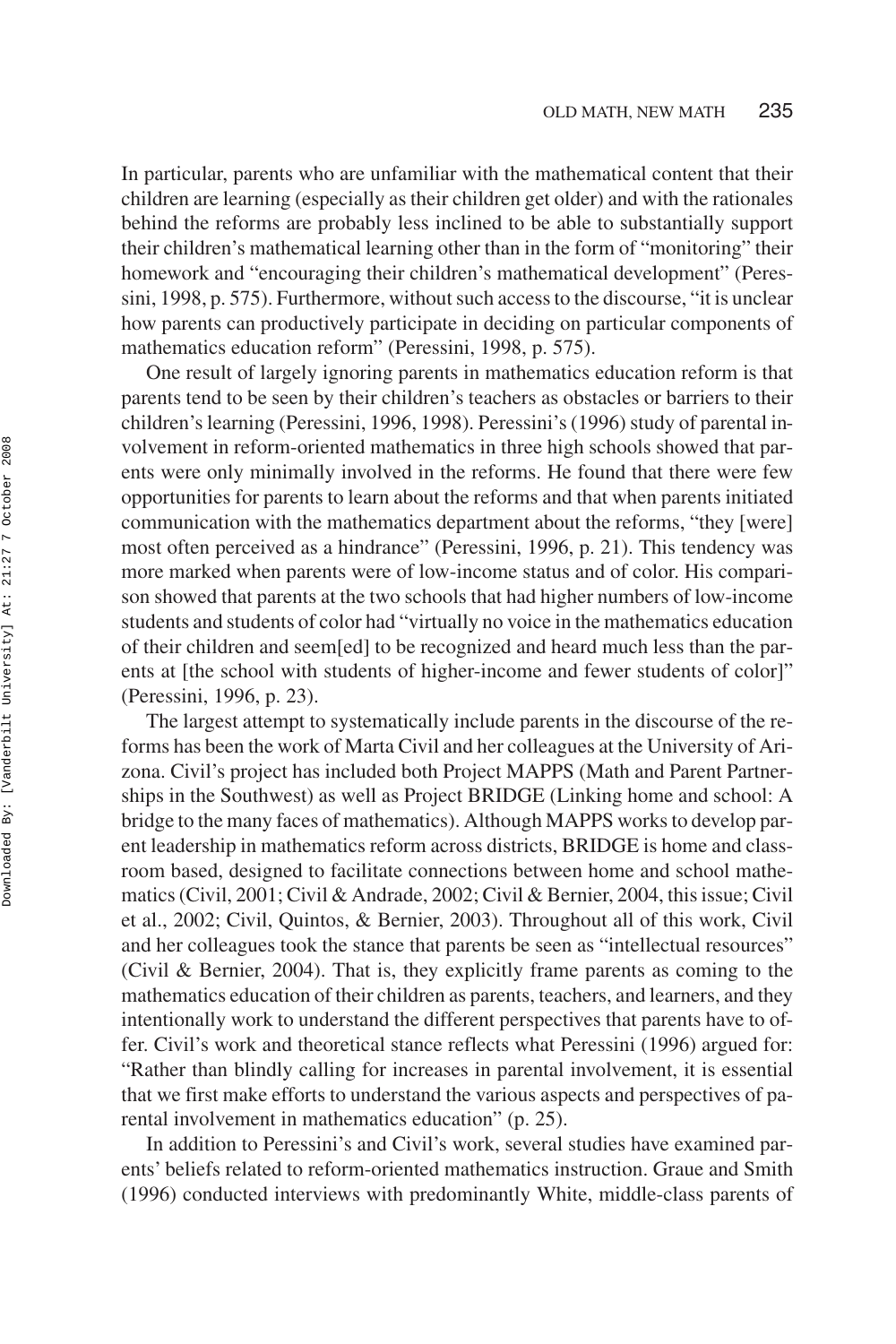sixth-grade children who were in a mathematics classroom using a Standardsbased curriculum. They focused particularly on the parents' interpretations of the assessment practices associated with the curriculum, which were designed to emphasize mathematical reasoning. Thus, students were expected to explain their answers and were awarded points on the quality as well as the correctness of their explanations. Graue and Smith found that most parents felt that the assessments did not differentiate enough among the students in the classroom. They argued that the parents' disappointment with the reform-oriented assessment practices were situated in the context of their own schooling and in relation to an "authoritative discourse" that assessment practices have historically represented in schooling. Parents expected that assessments would objectively sort students according to mathematical ability. Based on their findings, Graue and Smith argued that one needs to understand parents' interpretations of reform within the sociohistorical contexts in which the reform takes place. They suggested that "how parents react to any reform rests as much with the social positioning of participants as with the substance of the reform itself" (p. 416).

Lubienski's (2004) study of parents' and students' choices between a high school traditional mathematics course sequence and a Standards-based course sequence also highlights the role of parents' own experiences in responding to reform practices. Her participants were primarily White, but they reflected socioeconomic diversity. Although very few parents chose the Standards-based course sequence, those who did tended to be of higher socioeconomic-status background. Lubienski found that parents who chose the traditional sequence tended to cite concerns with college preparation, whereas those who chose the reform-oriented curriculum "placed a higher priority on student understanding and enjoyment of mathematics" (p. 338). Throughout, Lubienski found that "parents' beliefs about appropriate secondary mathematics instruction were rooted in their own school experiences, as well as that of their older children" (p. 358). Her findings call for more examinations of parents' (and students') beliefs about mathematics in relation to reform and challenge mathematics educators to think seriously about parents' and students' genuine objections to reform-oriented mathematics.

In his work with African American parents, Martin (2003a, 2003b, this issue) found that parents seemed to be less concerned with whether their children were experiencing traditional or Standards-based mathematics instruction and more concerned with whether they were receiving what Martin called "opportunity mathematics." He defined *opportunity mathematics* as "the kind of mathematics that will help their children penetrate closed structures, improve their conditions in life, and overcome the barriers that they will likely encounter as a result of their African American status" (Martin, 2003a, p. 8). Martin argued that, rather than paint a picture of parents as either receptive or resistant to reform-oriented mathematics, it is critical to examine their beliefs and experiences with mathe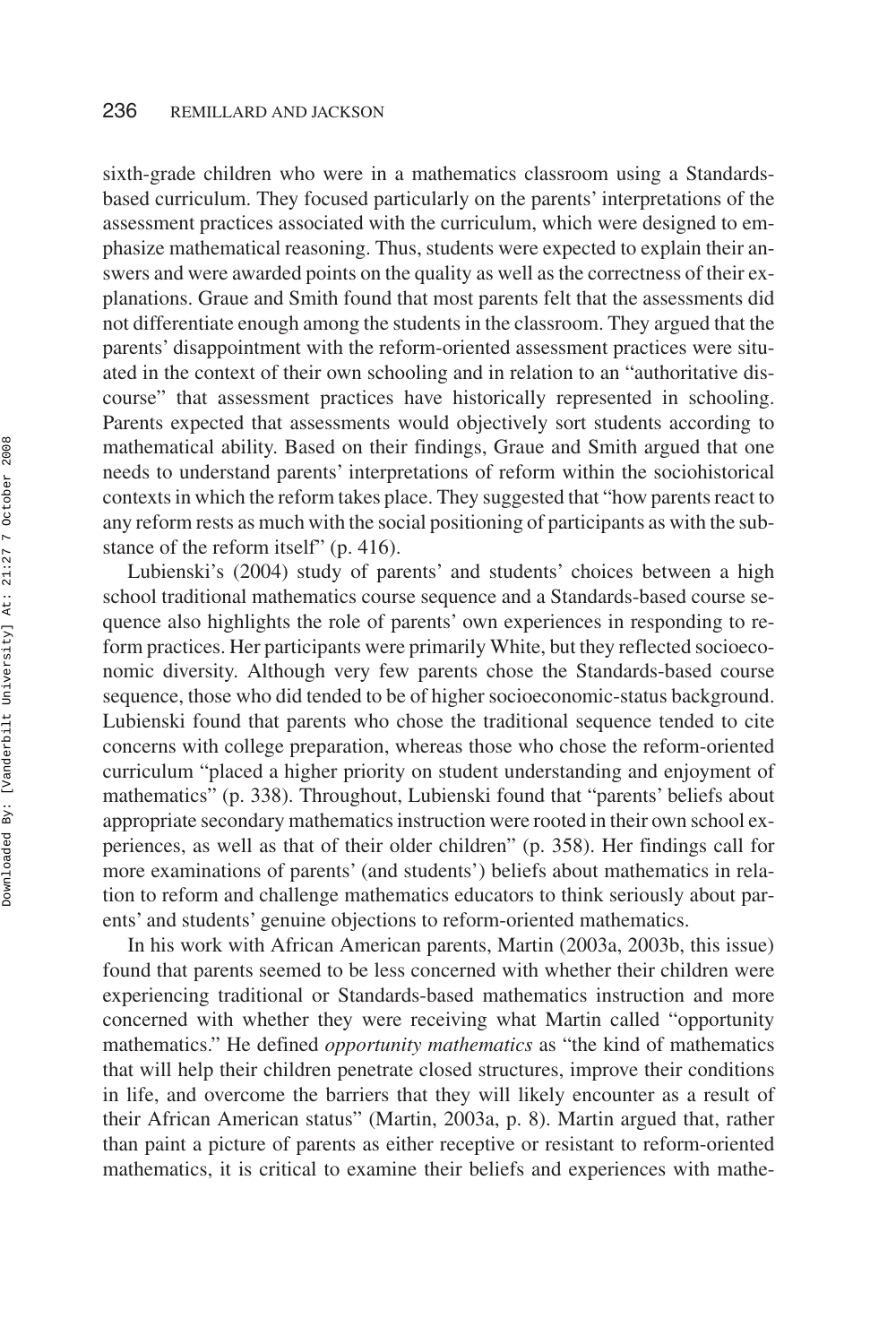matics in relation to the socioeconomic contexts in which they live. He called for more studies that

directly examine African American parents' beliefs about constraints and opportunities associated with mathematics learning, whether learning school mathematics is sufficient to penetrate opportunity structures outside the school context, and whether some kinds of school mathematics are more helpful and preferred, than others. (Martin, 2003a, p. 12)

In our research, we have sought to understand how a group of African American parents' conceptions of mathematics intersect with the implementation of mathematics education reform.

#### METHOD

The data analyzed for this article come from a project, Parent–Child Numeracy Connections (PCNC), begun in the fall of 2003, that examines parent–child interactions around mathematics learning in an urban, public elementary school. The aims of the larger project are to (a) understand how parents act as mathematical resources for their children, (b) consider how they might be supported in doing so, and (c) make their practices more apparent in schools. To study parent–child interactions, we undertook a number of activities over 1 academic year. These activities included (a) focus group meetings for parents to discuss their children's mathematics education, (b) Family Math Nights, (c) home interviews with parents, and (d) several parent math courses.<sup>1</sup> The data for this article come primarily from interviews with 10 parents, although our analyses are informed by all of our other interactions with the parents. (In this article, as in the project in general, we use the term *parent* to refer to a child's primary caretaker).

#### Research Context

The participants in the study were parents of children involved in an Educational Scholarship Program (ESP). For almost 2 decades, this program has provided full college scholarships to minority students from low-income communities who successfully complete high school. In 2000, the program began working with the fam-

<sup>&</sup>lt;sup>1</sup>These courses meet on Saturdays over a 6-week period. The primary goal of each course was to develop participants' mathematical understandings of a particular topic (measurement, decimals and percents, algebra). Each session also provided opportunities for parents to ask specific questions about their children's mathematics homework and mathematical situations faced in their daily lives.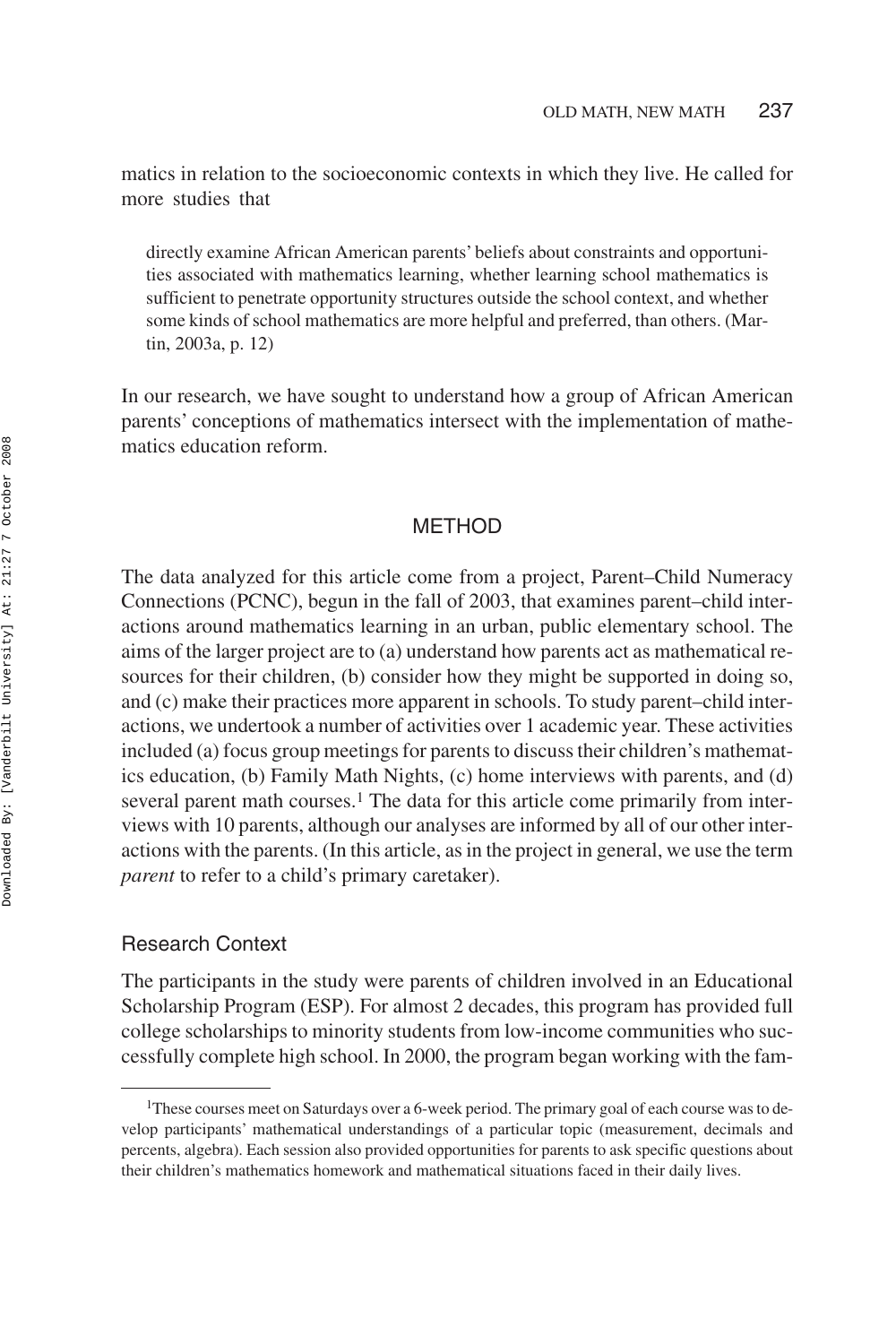ilies of 50 kindergartners enrolled at Maple Elementary School. All names of parents and of the educational scholarship organization and school are pseudonyms.

At the beginning of this study (2003–2004 academic year), 39 students, all African Americans, were in the ESP in this cohort at Maple Elementary, with 33 in third grade and 6 in second grade. Fifty-five percent of the ESP parents had completed high school, and 3 parents had bachelor's degrees. Located in a large school district serving over 260 schools, Maple Elementary School was one of 60 schools identified as low performing by the state. The school is located in a low-income, predominantly African American neighborhood and, at the beginning of the study, served 670 prekindergarten–Grade 6 students. Maple Elementary planned to adopt the Standards-based curriculum *Everyday Mathematics* (*EM*; University of Chicago School Mathematics Project, 2001) in the fall of 2002. Due to complications in receiving the materials, however, teachers began using the curriculum consistently in January of 2003. The school district officially mandated that all elementary schools use *EM* in September 2003.

*EM* is one of several elementary-level curricula funded by the National Science Foundation (NSF) and designed to be aligned with the NCTM Standards. The curriculum was designed to develop fluency with numbers, conceptual understanding, and an understanding of the applications of mathematics in daily life. As a result, it de-emphasizes reliance on many conventional approaches to mathematics instruction, including the teaching of a single computational procedure. Instead, it relies on a number of nontraditional instructional approaches, including teaching a variety of alternative computational algorithms. *EM* emphasizes that students should develop command of computational facts. It does not, however, provide many drill-based worksheets, but rather incorporates the use of games to help build fluidity with basic facts.

Furthermore, *EM* takes a "distributed practice" approach to the learning of mathematics (University of Chicago School Mathematics Project, 2001), or what is commonly known as a "spiral" approach. Rather than being required to master a particular concept or topic before continuing to another, students are exposed to mathematical concepts at spaced intervals over time. As the year progresses, a child's understanding is expected to move from "introductory" to "developing" to "secure" with respect to each topic. A secure understanding of any skill is not anticipated until students have worked with the topic three or four times.

Throughout the grades, *EM* also makes use of several unique conventions designed to promote understanding of the underlying principles of mathematical concepts. Two such conventions are "Frames-and-Arrows" and "Number Grid" problems. "Frames-and-Arrows" represent functions and build algebraic reasoning (see Figure 1). The frame represents the input, and the arrow represents the operation to perform on the input. Frames-and-Arrows problems require students to evaluate the change that happens from one frame to the next, at times to fill in the frames and, at other times, to fill in the "rule," or what the arrow represents.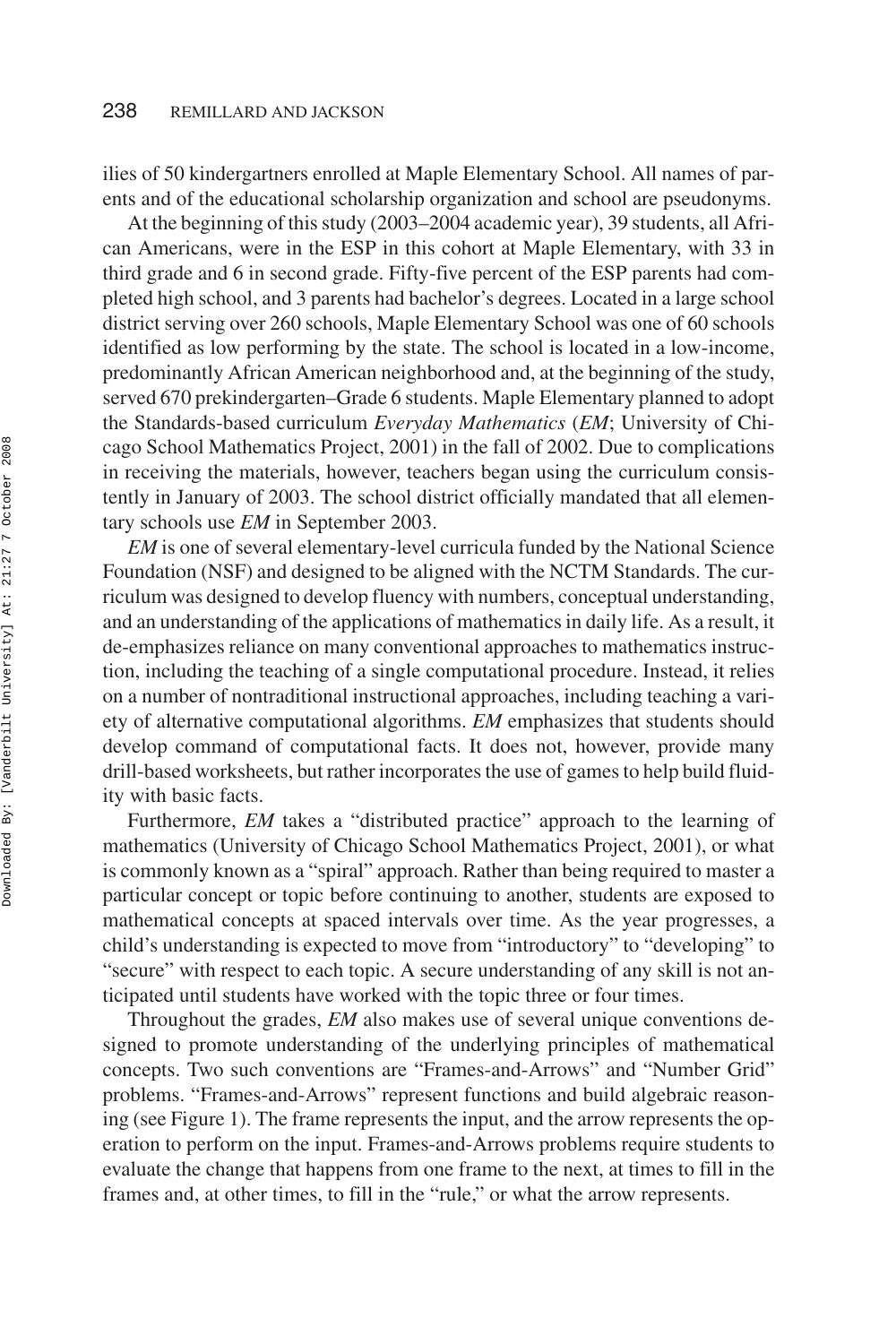For example, in Figure 1, the student is given "the rule" via the arrow, indicating the operation to perform on each frame. In this case, the student is expected to fill in the two empty frames by adding 5 to each subsequent frame. Thus, the student would add  $3 + 5$ , and fill in 8 in the second frame, and then add another 5 to 8 to place 13 in the third frame.

Number grid problems are based on the 100s board, made up of the numbers 1 to 100 displayed in rows of 10 (beginning with row 1–10, followed by 11–20, etc.) and designed to promote number sense. Although 100s boards are not unique to *EM*, the "grid problems" are. Such problems give students pieces of the number grid, and they are asked to fill in missing boxes (see example in Figure 2).

#### **Participants**

Table 1 shows the variation among the 10 mothers that we interviewed. They were all African American women living in a low-income neighborhood, yet they showed distinct variation across the following demographic variables: age, level of education, current employment, age when first child was born, and whether they were living in a two-parent household. Variables such as age, employment status, and household description are not fixed, but represent the status of the interviewees



FIGURE 1 Example of a Frames-and-Arrows problem. The frames are represented by squares (as shown here), circles, triangles, as well as a number of other shapes. From *Everyday mathematics* (2nd ed.) by University of Chicago School Mathematics Project. Copyright 2001 by The McGraw-Hill Companies. Reprinted with permission.



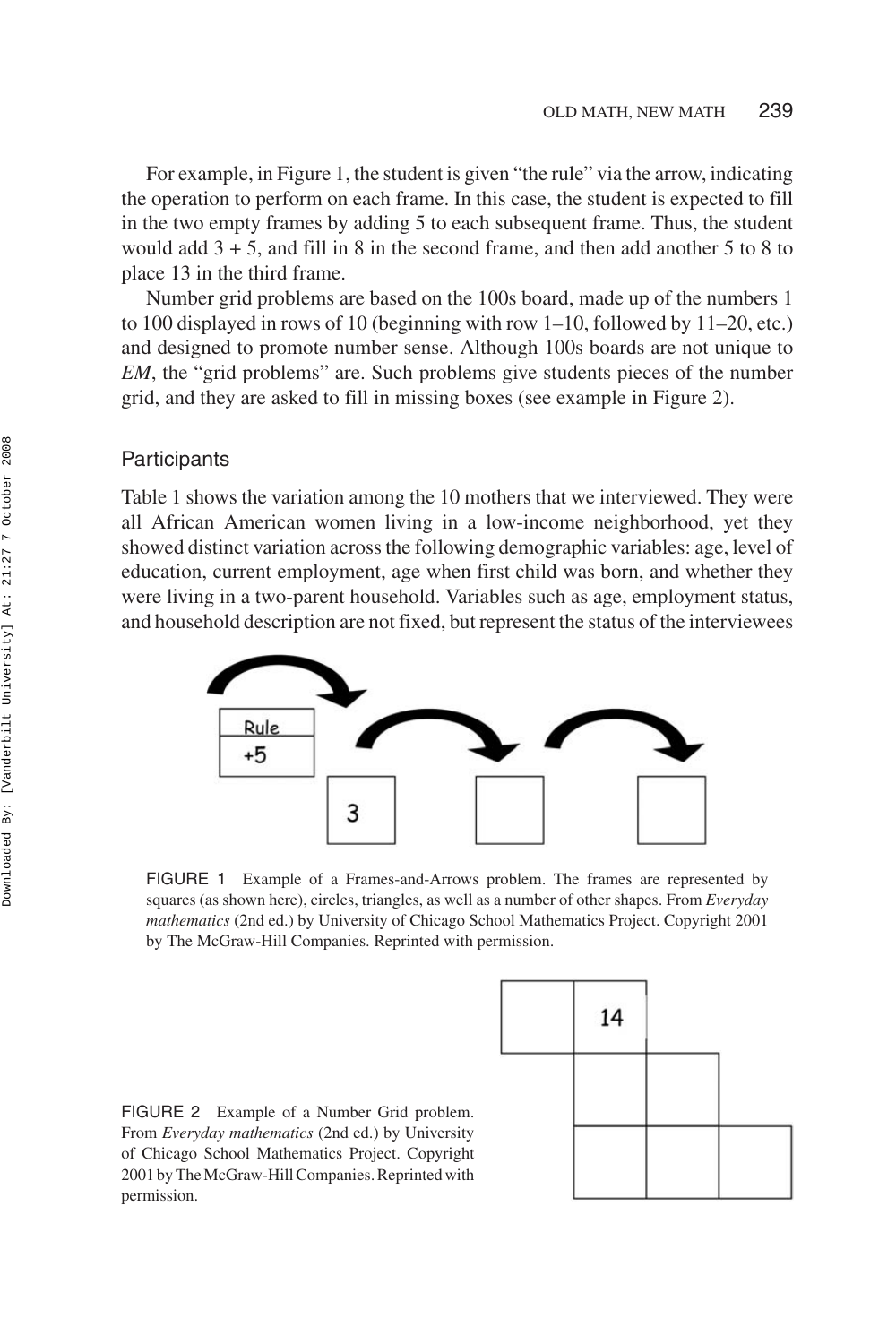| ¢<br>١<br>ï<br>¢<br>þ<br>ċ<br>ı                                         |
|-------------------------------------------------------------------------|
| ı<br>I<br>١<br>í<br>I<br>١<br>Í<br>Ï                                    |
| Ì                                                                       |
| I<br>ï<br>ı<br>ı<br>Ó<br>ı                                              |
| ١<br>ı<br>Î<br>I<br>i                                                   |
| l<br>I<br>l<br>ï<br>l<br>I<br>ı<br>ļ<br>l<br>١<br>١<br>Ï<br>١<br>I<br>í |
| i<br>l<br>I<br>ı                                                        |
| î<br>b<br>Ï<br>I<br>ï<br>ï                                              |

|                                                 |                 |                             | Demographic Variables of Parents                       |                       |                                       |
|-------------------------------------------------|-----------------|-----------------------------|--------------------------------------------------------|-----------------------|---------------------------------------|
| Pseudonym; Date of<br>Interview                 | Age             | Age of Children             | Level of Education                                     | Current Employment    | Household Status                      |
| Alma <sup>a</sup> ; 09/02/04                    |                 | $-30, 29, 24, 21, 12$       | Did not complete high school                           | None                  | Single mother                         |
| Betty <sup>a</sup> ; 06/28/04<br>Anna; 01/12/04 | ິ,              | 5 children in their<br>9, 7 | Certificate from clerical<br>High school diploma       | Full time<br>None     | Single mother<br>Single mother        |
|                                                 |                 | $20s$ and $30s$             | school                                                 |                       |                                       |
| Beverly; 01/01/04                               |                 |                             | <b>BS</b> in mathematics                               | Part-time; receiving  | Single mother; contact with           |
|                                                 |                 |                             |                                                        | unemployment benefits | father                                |
| Cassandra; 02/19/04                             | $-30$           | 13, 9, 8                    | High school diploma                                    | Full time             | Fiancée living in home;               |
|                                                 |                 |                             |                                                        |                       | Limited contact with father           |
| Jackie; 04/27/04                                | ş               | 25, 23, 14, 9               | Certified as medical assistant                         | None                  | Two parents living in home            |
| Lucille; 12/31/03                               | າົາ             | 31, 15, 8, 6                | Did not complete high school                           | Part-time             | Two parents living in home            |
| Shanice; 01/08/04                               |                 | 20, 16, 8                   | AA in nursing                                          | Full time             | Two parents living in home            |
| Sienna; 12/06/03                                |                 |                             | AA in early childhood ed.<br>BA in psychology; pursing | Full time             | Single mother; contact with<br>father |
| Tanya; 09/02/04                                 | Early 30s 12, 9 |                             | High school diploma                                    | Full time             | Single mother                         |
| <sup>a</sup> Grandmother.                       |                 |                             |                                                        |                       |                                       |

TABLE 1<br>Demographic Variables of Parents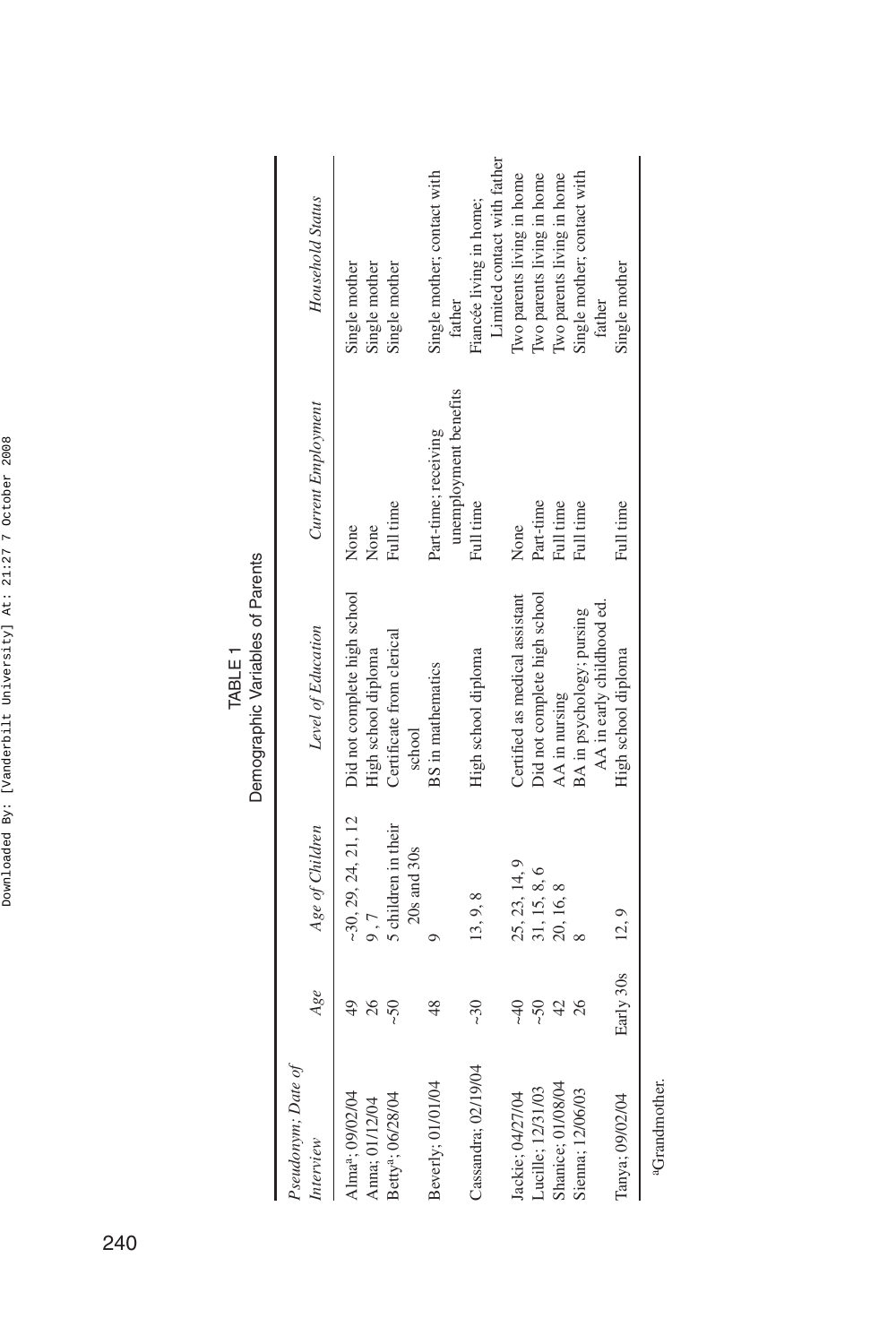at the time of the interview. The interviewees included 8 mothers and 2 grandmothers (Betty and Alma) of ESP children. Betty was the primary caretaker of her granddaughter, Aisha, during the school year. Alma, the mother of Tanya and grandmother of Latrice (an ESP student), also had a 12-year-old son at Maple Elementary School. She played a significant role monitoring her son's and her two granddaughters' progress in school.

#### Researchers' Identities

PCNC is led by the two authors. Janine Remillard, a mathematics educator and teacher educator who has taught elementary school mathematics, is the principal investigator. Kara Jackson, a doctoral candidate in mathematics education and education, culture, and society who has taught elementary and high school mathematics, is a research assistant for the project. We are both White women with middle-class lifestyles. Our research team also included three additional women, one White and two of color. Within this article, any use of "we" refers to the two authors, as we have engaged in the analysis of the data collected.

We, and the other members of the research team, differ in significant ways from the participants in PCNC, particularly with regard to racial identification, social class, and formal education backgrounds. Because it was essential to build trust with the participants from the start of PCNC, the team focused specifically on this aspect during the first 6 months of the project. We collected very little formal data during this time and instead focused on developing understandings of the participants' concerns and experiences with their own and their children's mathematics education. One of us (KJ) has organized and taught in the mathematics component of ESP's summer program since the summer of 2003 and has taught mathematics in ESP's after-school program since September 2003. This contact has allowed for many informal opportunities to get to know parents, grandparents, teachers, and children.

#### Data Collection and Analysis

The team began the project by holding two focus group sessions to explore parents' experiences with and concerns about reform-oriented mathematics. They were closely observed and documented with field notes. The focus group sessions raised many questions for us, particularly around the ways that parents viewed mathematics, their own mathematical experiences as well as those of their children, and how they made sense of the reform-oriented mathematics instruction at Maple Elementary. After parents participated in the focus groups, they were invited to be interviewed so that we could explore such questions in greater depth. Thus far, as noted previously, we have interviewed 8 mothers and 2 grandmothers. Eight of the 10 interviews took place in the interviewees' homes, allowing us to observe practices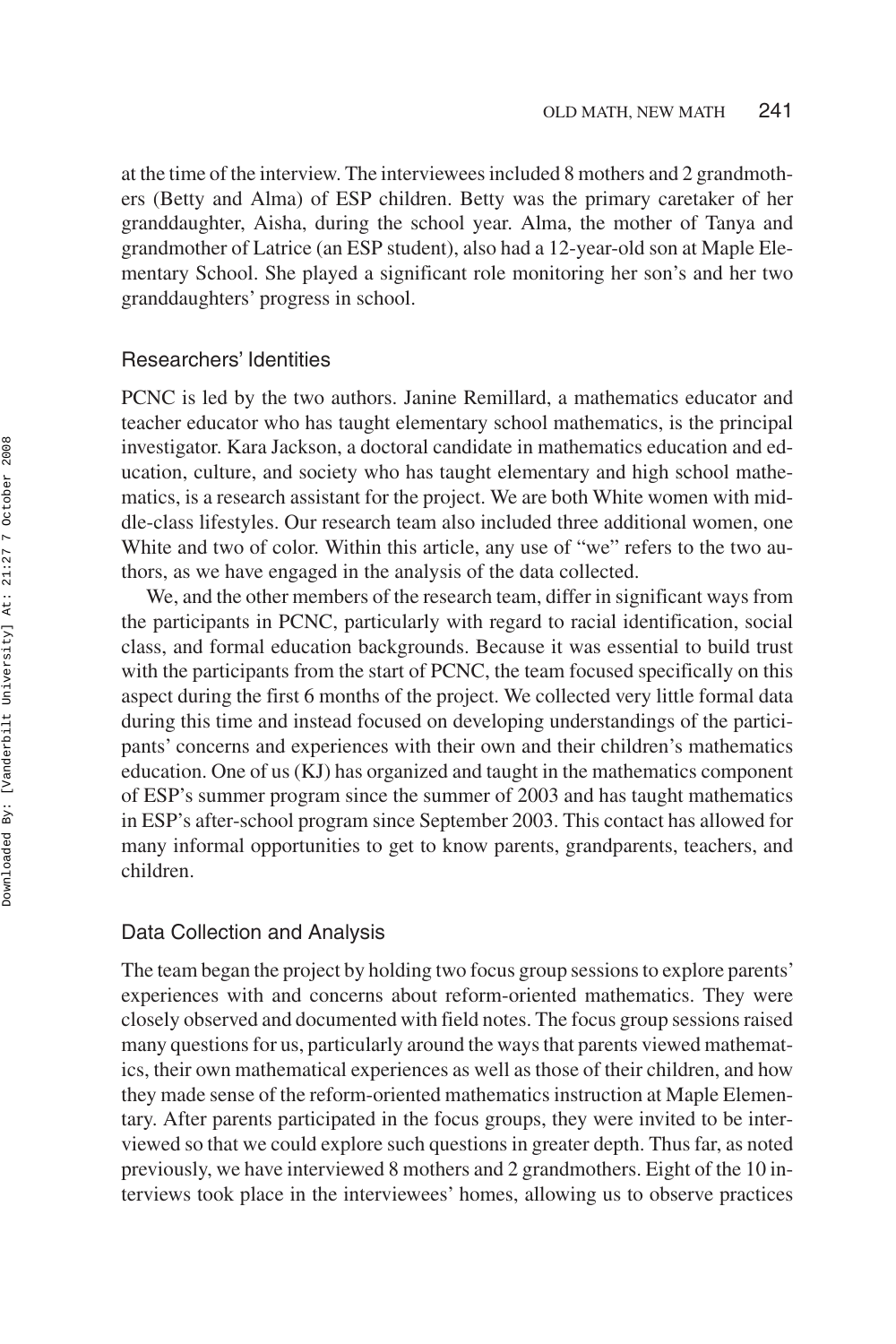#### 242 REMILLARD AND JACKSON

and artifacts related to the parents' descriptions. Although a few fathers attended focus group sessions, none volunteered to be interviewed. The interviews were semistructured. We asked questions about the parents' and children's practices related to mathematics at home and in school as well as their mathematical aspirations for their children. Interviews lasted between 45 min and 2 hr; they lasted 75 min on average. They were audiotaped and later transcribed.

Analysis of the data for this project has been iterative and systematic (Hammersley & Atkinson, 1995). We first engaged in an open-coding process and read through the interviews to identify the salient cross-cutting themes and patterns in the parents' perspectives and practices. Through this first process, we generated codes that we then used to index the interviews using the software QSR NVivo. Through organizing the data by indexed segments, we refined and developed themes across the parents' experiences and explored relationships among them (Emerson, Fretz, & Shaw, 1995). We use the themes to structure the presentation of our findings. Throughout our analysis, we triangulated the data with the focus group responses and field notes taken on informal interactions. We continued to look for discrepant cases as well as cases that confirmed the general trends in our findings.

# PARENTS' EXPERIENCES WITH MATHEMATICS EDUCATION REFORM

As a starting point for considering how parents might be included as partners in the mathematics education of their children, we examined how they framed their roles in their children's schooling. We looked at parents' experiences with mathematics as students and in their daily lives, their responses to the new curriculum, and the interactions between these two.

## Connections and Disconnections Between School Mathematics and Everyday Mathematics

The parents that we interviewed tended to have a broad view of mathematics as it applied to their daily lives and, at the same time, a narrow view of school math. (Unless otherwise noted, all quotes come from the parent interviews, dates of which are provided in Table 1.) When speaking of their own experiences with school mathematics, 7 of the 10 parents focused almost solely on computational skills. Lucille, a mother of four in her early 50s, recalled learning each operation in order: "Basically you learn your adding, you learn your subtraction, you learn your multiplication and then you learned your division." Cassandra, a 30-year-old mother of three, described her school math experience similarly: "You did the addition, subtraction, multiplication, division and then maybe switch to a little alge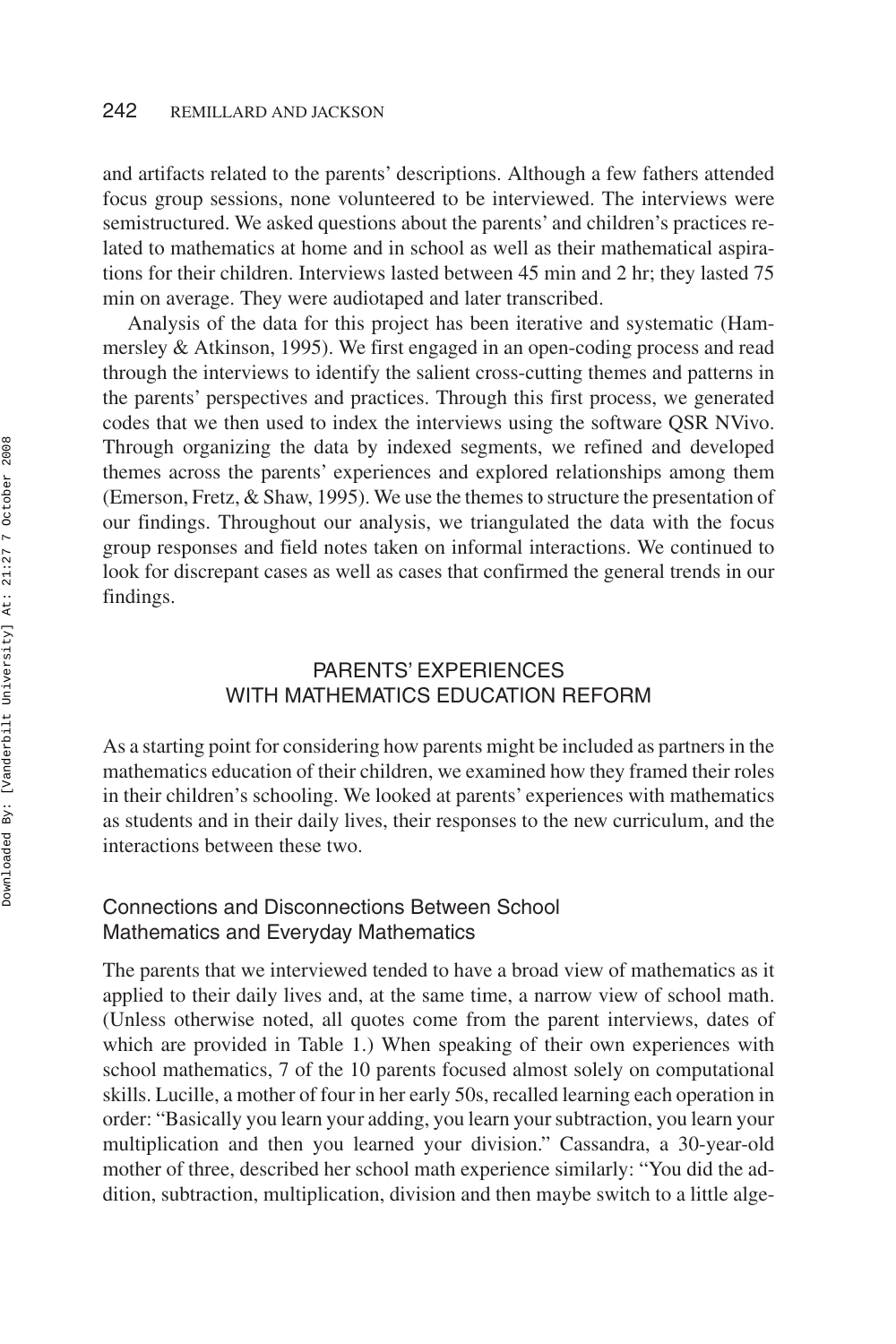bra and that was it … that was the whole math book." Alma, a mother of five, described her school math experience as follows: "[it included] arithmetic … the basics of adding, subtracting, multiplying … and a little light-weight fractions, but I am 49, so that's been a long time."

Beverly, a mother of one in her late 40s who had a bachelor's degree in mathematics, was the only mother who described her mathematics experiences as consisting of more than computational procedures. "There's only one answer," she explained, "but there's different ways you can get the answer. I like that." She recalled taking high-level mathematics courses, such as probability and statistics and differential equations, and enjoyed learning math.

As is typical of many adults living in the United States, with the exception of Beverly, the mothers we spoke with had negative experiences with mathematics and associated school mathematics with fear and confusion. Betty, grandmother of one of the ESP students and mother of five, recalled how difficult math was for her in school:

I had a hard time with math. I never seemed to be able to grasp it because, like you had to do it this way, this way, follow the rules. If you got your answer and it was right, [they'd] make sure you did it like they said do it; [otherwise] they held it against you.

Similarly, Cassandra, Sienna, Betty, Alma, Tanya, and Shanice all spoke of being fearful of mathematics. They recalled feeling lost and being scared of it. Anna, a 26-year-old mother of two, described similar experiences, until her parents arranged for her to be tutored.

Some mothers were explicit about the disconnect that they experienced between school mathematics and the mathematics they used in their daily lives. "It took me a while to catch on," Cassandra explained, referring to her experience as a math student. "And now it's like [I'm] not using it in my everyday life, it's totally forgotten. Now I'm scared of it." Sienna, a 26-year-old mother of one, also described how she used math everyday, but she lacked confidence when doing computation without a calculator:

If I add it up in my head or add it up on paper, I have to do it twice, and then I will still get a calculator because I feel like I must have done something wrong … especially because it's bills. I still want to get the calculator to add it up. And I feel more confident using that calculator than I do with doing my own stuff.

On the other hand, when speaking of mathematics in their daily lives, all parents that we interviewed referenced a wide variety of activities and practices that they viewed as mathematical, including cooking (both measuring processes and trans-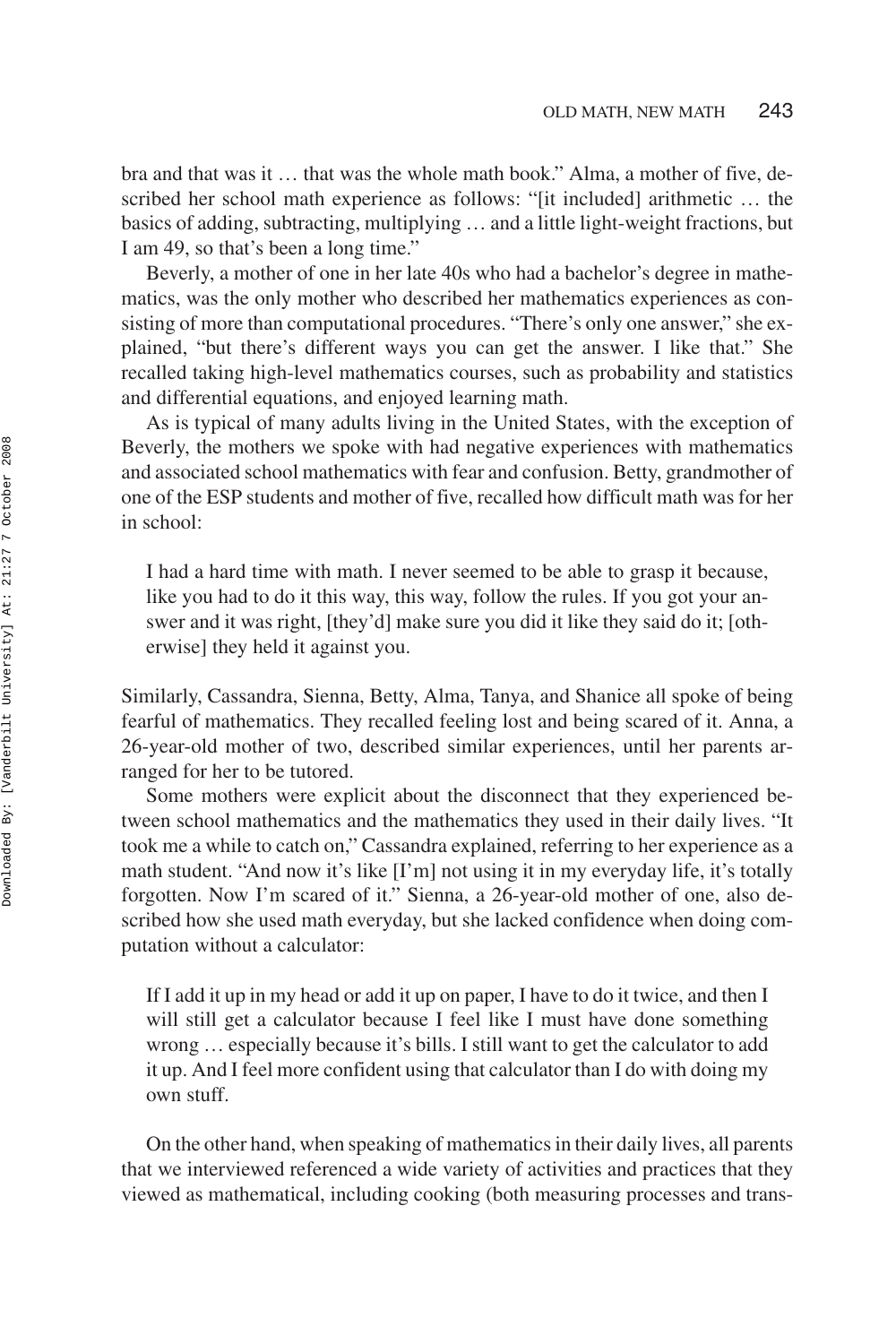ferring ingredients into containers of different volumes), monetary transactions in stores, bills, banking, sorting and classifying objects, measuring lengths of objects, scheduling, and playing "spatial math" games. In other words, although these parents seemed to have a rather limited view of what counted as "school math," their understandings of what counted as mathematics within the context of their lives had breadth, complexity, and utility. Moreover, although many parents recalled negative experiences with school mathematics, they all presented themselves as competent with the mathematics necessary for their daily lives.

Cassandra, for example, described a wide array of mathematical practices that she engaged in on a regular basis, such as balancing her checkbook, opening up bank accounts, making large purchases that required a down payment, and being able to discern what advertisements mean by phrases such as "get \$2000 cash back." Sienna explained how she used math regularly at home and in her job. "I think I use it every day," she began, "Even though I try and avoid it, I use it every day." She then offered examples of how she used mathematics on a daily basis. At work as a case manager, she was responsible for evaluating applications for an educational program to determine income level and give a rating depending on other criteria. She also described how she used mathematics when cooking or paying bills and in her studies toward an associates degree in early childhood education.

Betty also described using math on her job. "I use math every day," she explained, "'cause, part of my job is collecting a bunch of payments … So I have to … count them all up to make sure my balance sheet is right, what I put on the account." Shanice described, at length, the multiple ways that she used math in her job as a nurse, primarily for measuring medication. She also described ways that she used math when arranging furniture or mending clothes.

Despite the disconnections they felt between life and school mathematics, almost all of the parents that we interviewed worked hard to make connections between the two to support their children's learning. For example, they described using ordinary household tasks to teach or review math learned in school. All of the connections that they made, however, tended to reflect a view of mathematics as computational knowledge and were aimed at providing additional practice with school mathematics. In other words, they applied strategies and procedures learned in school to daily activities.

Often, these embedded instructional activities grew naturally. Other times, the computational work was inserted into the context less naturally. Shanice, for example, explained that she regularly made up counting or computation activities for her 8-year-old son with the calendar, with words in the dictionary, and with setting the table or washing dishes:

These are like different games that we actually do. [There are] things around [the] house that you can do. You can do silverware. We go through silverware as far as washing dishes. How many forks do we need tonight? How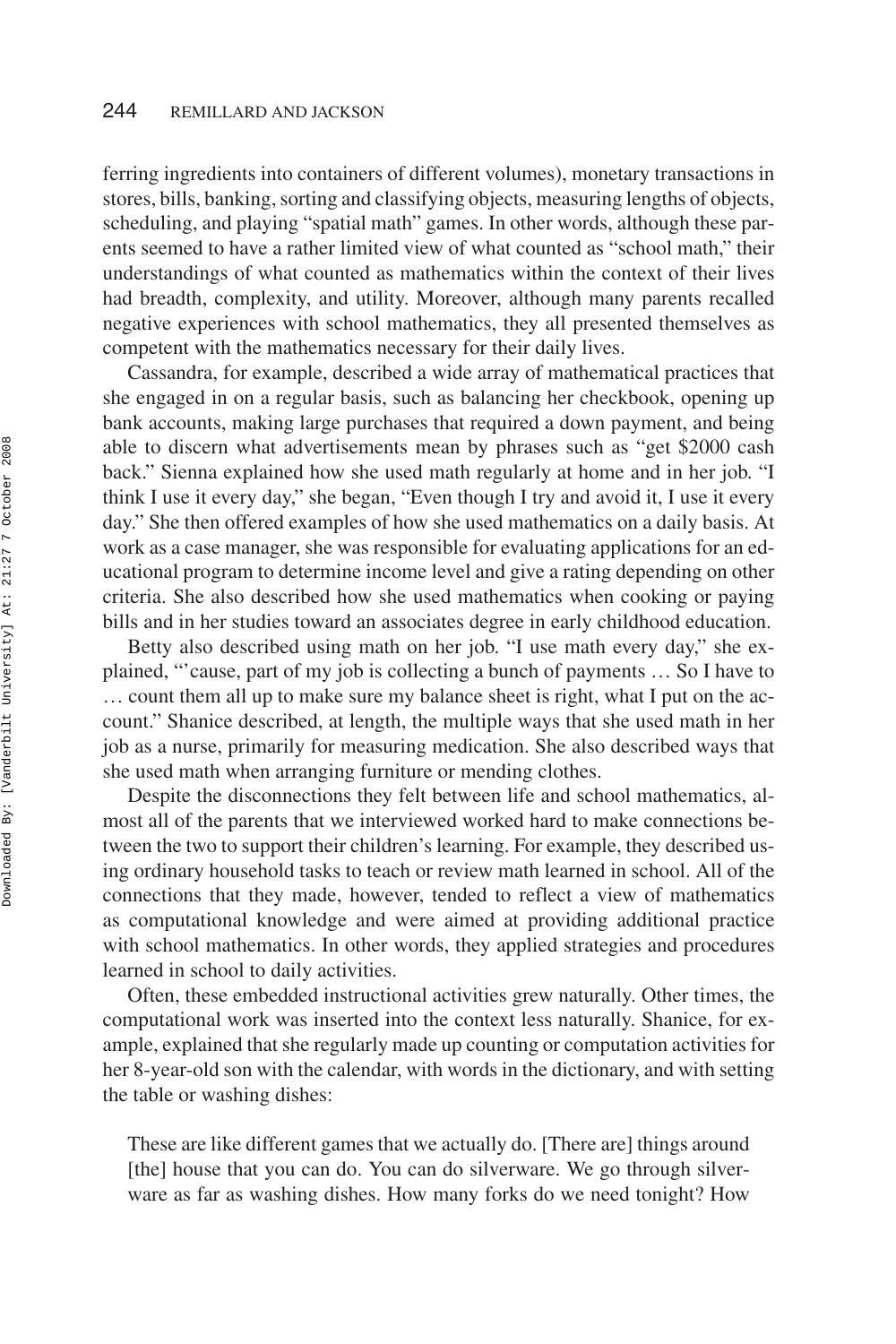many knives do we need tonight? How many do we need altogether? It's just different things—buttons, we use shoes, we use steps. We count different things.

Beverly described how she had her daughter sort Christmas tree ornaments into different groups before putting them on the tree: "It was a good tool to put things in equal parts. Because like if you have 3 people now I had 3 bags, how am I gonna divide these 30 balls into 3 bags." Sienna described having her daughter total her monthly bills once she had paid them all.

Anna insisted that her two daughters, ages 7 and 9, keep a record of the money they had in their banks and of any money that they spent:

[They] know that every time they get money from my dad or a dollar from my mom, I tell them to write in their book. They have a little money book. "Alright how much did grandma give you that day? How much did papa give you that day? Now add it up together." They know how to add it. Then after that, I say, "You took the quarter out. How much do you have left?"

Some parents sought to make connections between school and everyday activities because they enhanced their children's learning of school mathematics. For example, Jackie, a mother of four, explained how she used everyday contexts to help her daughter understand concepts that were confusing to her:

When she gets home and she gets stumped [on math homework], I'll try to base it around our everyday living. So it'll help her to understand much better, so when she sits down and tries to use her mind to think it through, "Oh I don't know how to do this." And then I'll have to pull out something from our everyday living.

#### Old Math Versus New Math

The parents' views of mathematics as computational knowledge, as either isolated from or embedded in real-world contexts, affected what they saw in the *EM* curriculum. Every parent we spoke with was strikingly aware of the new curriculum and how it differed from the mathematics instruction they had experienced. Many of them used the term *new math* to refer to the unfamiliar approaches and conventions used in *EM*. It is worth noting that none of the parents saw connections between the mathematics represented in *EM* and the mathematics of their everyday lives.

The conventions used in *EM* were unfamiliar to the parents in two ways. First, many of the conventions themselves were unique to the curriculum (or the particular genre of reform-oriented curricula). Thus, they represented a foreign language to parents that they struggled to interpret. In our conversations, many parents re-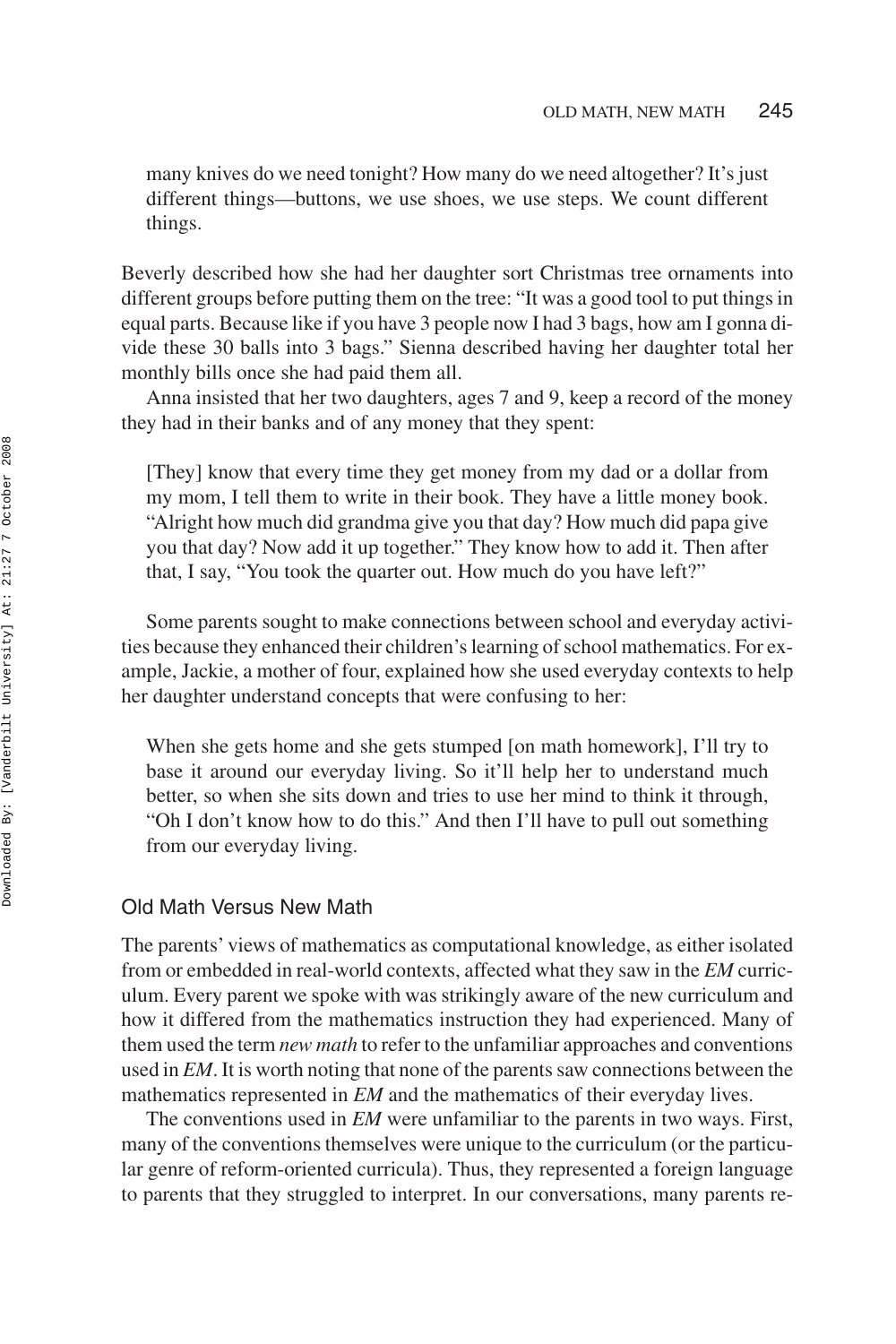ferred to worksheets containing "diagrams with the circle and the plus sign and you had to fill in the numbers" (Lucille, focus group, 10/08/03) and boxes arranged in a grid pattern.2 Parents expressed frustration over not understanding what to put in the diagrams and boxes. As Lucille put it, "It's like a whole new language that we need to know. It's a whole new fashion that feels like you're doing things in a roundabout way" (Focus group, 11/19/03).

Second, in addition to representing an unfamiliar language, these conventions placed primary emphasis on underlying meanings and relationships. As adults whose mathematics instruction focused on rules and procedures, parents had limited experience to draw on to understand or appreciate the assignments their children brought home. In other words, knowing that arrangements of boxes on a page represented a portion of the number grid did not necessarily help them guide their children in determining what number should be placed two boxes below 14 (see example in Figure 2). In fact, several parents described resorting to guessing as they helped their children with homework.

Most of the parents that we spoke with found the new approach to math instruction more confusing than what they experienced as students. Seven of the parents that we interviewed and several others at the focus group sessions indicated that the "old" math was simple and straightforward, whereas the "new" math was complicated. There was general agreement among these parents that the added complication was unnecessary. As Cassandra put it at a focus group interview, "They've made it complicated." To this, another parent responded, "It's making simpler things harder." Shanice agreed and added, "That's just it. The way we were taught it it's easier to grasp on to. It's so hard for the kids to catch on to" (Focus group, 11/19/03).

Parents also noted a number of features of the new curriculum that they were able to make sense of, even though they did not always agree with them or understand their purpose. In describing these features, they highlighted the ways the curriculum seemed radically different from the mathematics instruction that they experienced. Several parents noted, for example, that the "new math" allowed for, or even encouraged, the use of multiple approaches to solving problems. Lucille equated the simplicity of the "old math" with learning one way to find an answer in computational problems. In contrast, she asserted, the "new math" offered students multiple ways of arriving at answers:

Well, my experience was that math was a lot simpler [laughter] than it is now and the kids now need more ways to understand math because math has totally changed. … Now they added a lot more into it. The answer will come

<sup>2</sup>Lucille's description of the diagrams with circles and plus signs refers to Frames-and-Arrows and represent functional relationships (see Figure 1). The boxes refer to the Number Grid exercises that highlight the patterns in the number system (see Figure 2). Both are described in the Method section.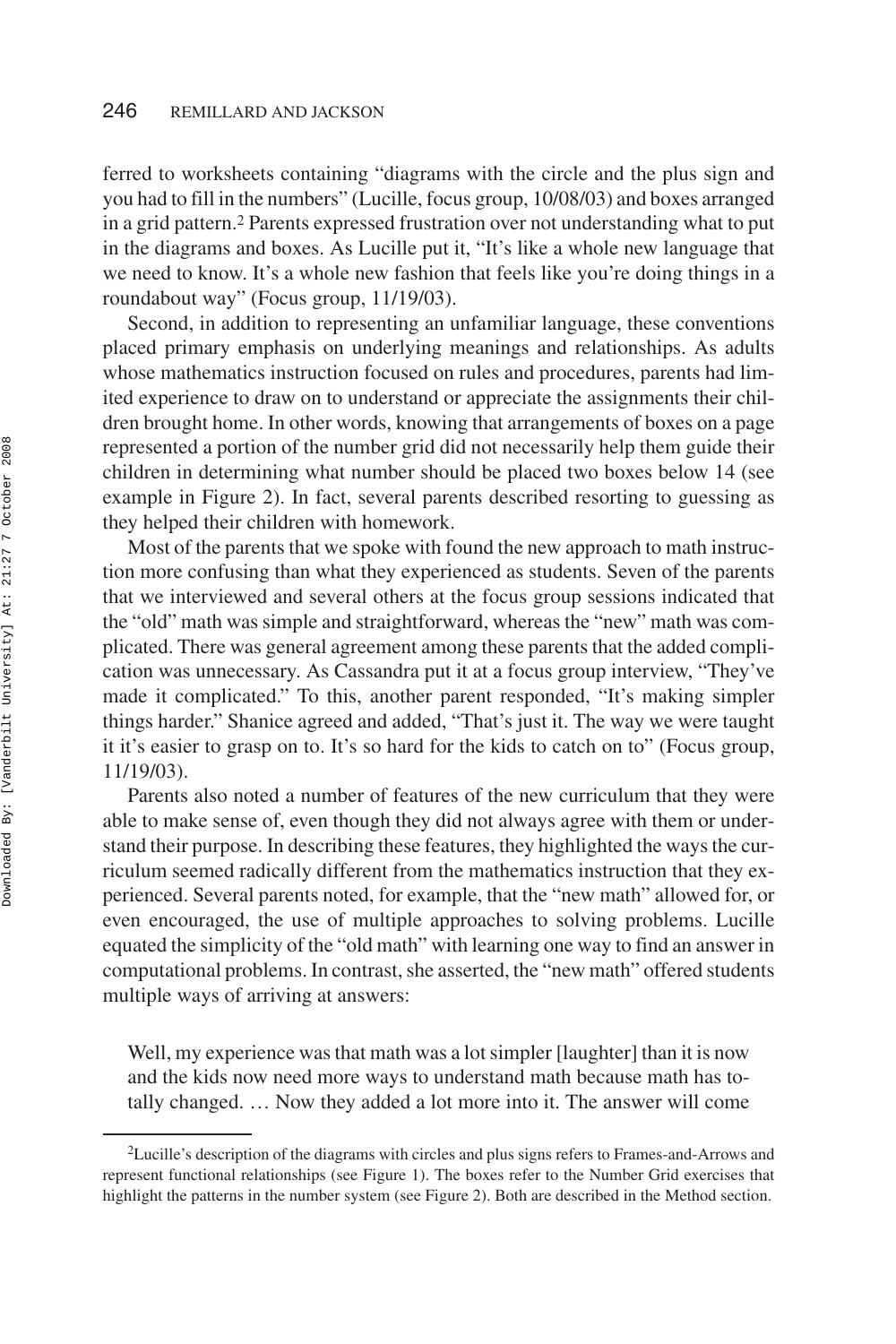up the same but they have to know all the little ins and outs of doing it … . So my thing is try to explain the new math to them even though the answer still is going to be 24 if it's 24. It's the new way of getting 24.

As is illustrated by Shanice's quote at the beginning of this article, several parents told us stories about disagreements that they had with their children over the correct approach to use when computing. In some cases, the child responded to a parent's instruction with, "My teacher doesn't do it that way." In other cases, parents reported teachers identifying students' strategies learned at home as wrong.

Another feature of the new curriculum noted by half of the parents was the amount and level of reading embedded in the mathematics work. Lucille noted a generational change in word problems between the time her oldest and her youngest children were in school:

[Reading and math are] getting to be almost the same because basically … now they've changed a lot of the math to … word problems, which before were just numbers … It just told you right there. Add the problems. Subtract the problems. … Now it's like you have to read it … reading math is basically like phonics so if they grasp the phonics and they understand the words when they're reading it, the comprehension part of it, you know it's basically turning out the same almost.

Similarly, Jackie and Betty also found that the demands on reading in the curriculum problematic when helping their children with math homework. These children had difficulties with reading, which confounded their efforts to work through the language-rich curriculum. Shanice also noted the reading demands in the curriculum, but she capitalized on them to assist her son, who struggled in reading. "I make reading part of it," she explained. "I do both."

The last difference that 6 parents consistently noted about the new curriculum was related to pacing. Most parents were familiar with instructional approaches that focused on mastery of skill, in which single skills are taught and followed by a substantial amount of repeated practice. The distributed practice approach taken in*EM*, in which many concepts are developed concurrently over an extended period of time, places minimal emphasis on repeated practice. Moreover, because the curriculum is organized in a spiral that moves through a series of different topics before repeating them, many parents viewed it as too fast-paced for their children. Most parents explicitly lamented the lack of repetition. Simultaneously, they noted that students werebeingexposedtomoreconceptsthantheyhadbeenexposedtoinschool.Jackie described the "downfall" of both the math and the reading curricula:

[T]he new curriculum now, it's changed so much now. There's no repetition. And I think the school system is really going to see a downfall …,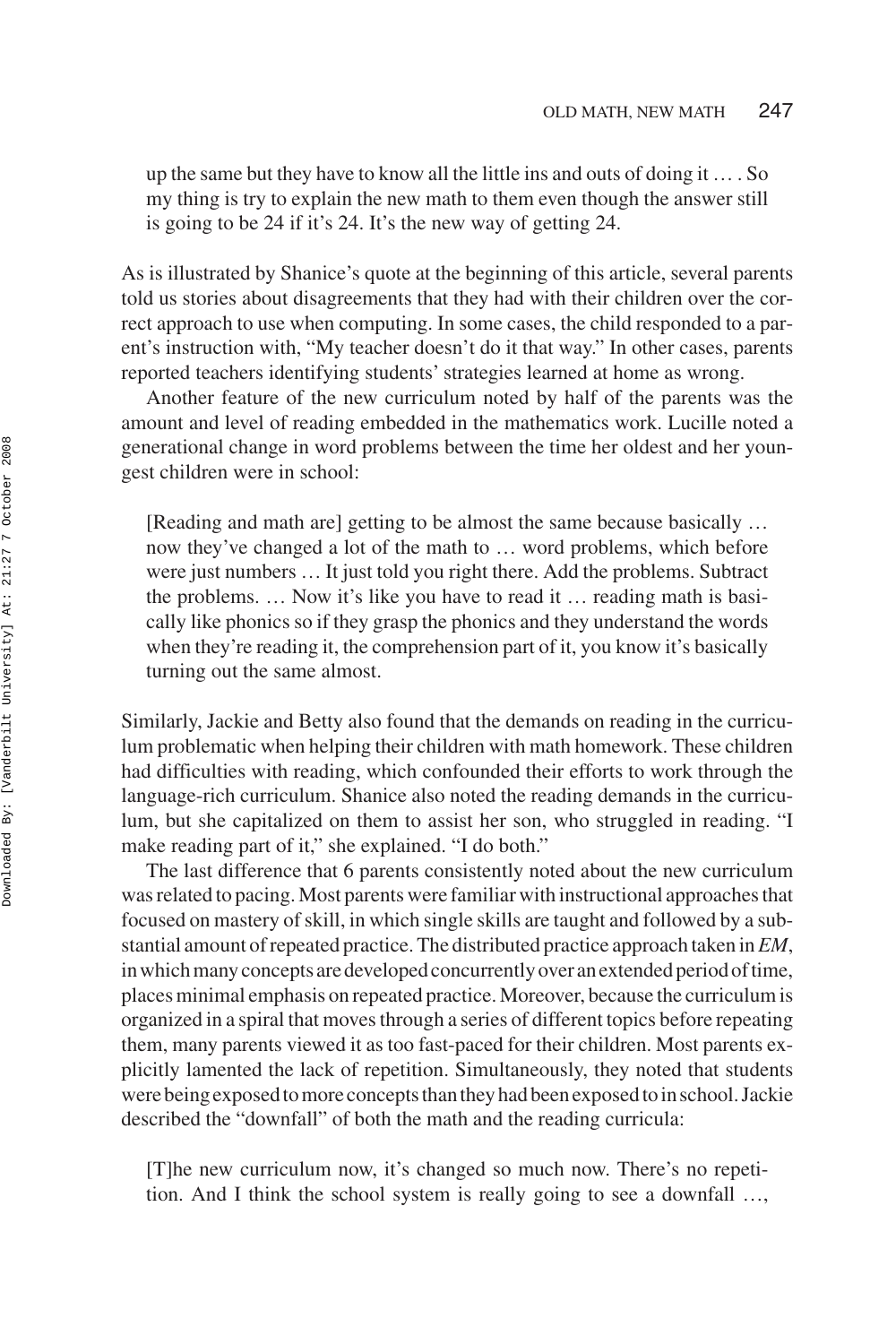because there has to be repetition in order for them to really see an increase. And you know they're trying to put all this stuff on them, that's really crowding their mind. It's really cramping them, and we don't want them to cramp because then they can't expand. You know when they're cramped up. Repetition, repetition.

Other parents raised concerns about the pace at which the curriculum moved through different topics. They all believed that this approach made math more difficult for their children. As Cassandra explained, "They're so much more fastpaced with the kids, you know so it's kind of hard for the ones that don't catch on instantly."

Anna and Beverly were sharply critical of the spiral approach because it conflicted with their views of learning. Beverly articulated her concern this way:

Like if they do something new, just don't show it to them 2 days and come back 3 weeks later and try to think that they retain that information. Do it for 2 or 3 weeks, make up different patterns, different symbols, different problems and let them do it and figure it out that way. Then after 6 weeks you have a review of the stuff you learned. Because if I was teaching [my daughter] Serahn how to drive, I couldn't do it in January and then one day in March and then in June she'll go take the test, and pass it. It don't work that way, not even with the math.

Anna also suggested that teachers should "stay with one thing" before "jumping to another."

#### Navigating the Terrain Between Old and New Math

All 10 parents that we interviewed found the "new math" challenging to navigate, as did the other parents that we interacted with through the larger project. As noted previously, they found stark differences between the ways they learned mathematics and the ways in which their children were learning mathematics. They found features of the new curriculum confusing or problematic and expressed considerable ambivalence or disagreement over it. However, most made substantial efforts to understand the curriculum better and gather resources that would help them support their children, with varying degrees of success. In their attempts to navigate the new math, they all confronted challenges that resulted from the way the new curriculum was implemented at the school and in the district and struggled to integrate these new ideas into what they knew about mathematics and how it is learned.

Implementation challenges. Our data collection took place during the second year that *EM* was being used at the school and the first year that teachers had all of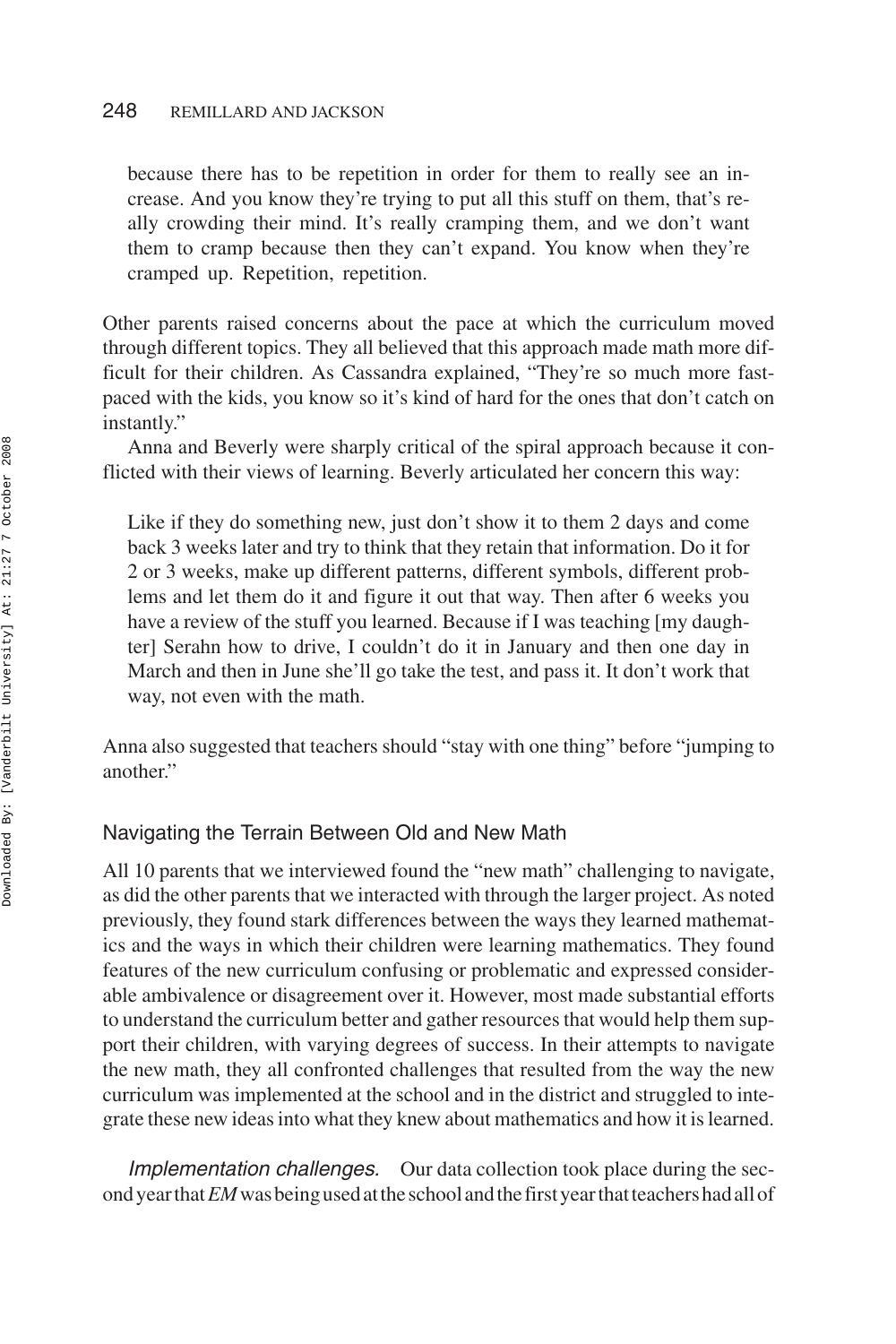the materials when school opened in September. Thus, the classroom teachers were using an unfamiliar curriculum with limited preparation. As has been typical in schools across the United States (as well as other nations undergoing significant reform), teachers were uncertain about the purposes and intent of many of the assignments and were not prepared to explain or defend them to parents.

Many parents' struggles to support their children in math were confounded by an administrative decision to not allow students to take home an important resource—the student reference book. This hardbound book, along with a consumable journal of worksheets, comprised the student materials associated with the *EM* curriculum. Frequently, assignments from the journal indicated that students should consult their reference books for pertinent information. According to the parents that we interviewed, teachers did not send the reference books home for fear of losing them. Students were expected to complete nightly assignments on consumable pages taken from the workbook. The parents, however, found many of the assignments difficult to interpret or impossible to complete without the reference book.

Gaining access to resources. At one of our first focus group sessions, Lucille described the process she went through to convince her child's teacher to let her take one of the books home:

When he wasn't bringing his math books home, I asked the teacher if he could bring it home and I would take responsibility for it because without that book we could not do those worksheets for homework. I needed the context. And my son, he could not remember how it was done in class. I said let me learn with you. After I talked to his teacher and said I'd be responsible for the book and he would bring it home. He improved thereafter. (Focus group, 10/08/03)

Lucille was the first parent to request from the teacher that the reference book be sent home. The teacher honored her request, possibly because she was known as a volunteer in the school and in her son's classroom. Many parents at the focus group session were surprised and relieved to hear about the existence of the reference book. Sienna later explained in an interview that learning about it "made me feel so much better." Other parents who had tried to get copies of the book themselves were surprised to hear that Lucille had procured one.

Learning about the new math. Several of the parents that we interviewed took a variety of steps to educate themselves about the math curriculum, including attending meetings held at the school, visiting their children's classrooms, talking to a teacher, or getting access to the resource book. Lucille, who had a first and third grader, was available during the day and spent a substantial amount of time as a volunteer in the school. She spent time in both of her children's classrooms, but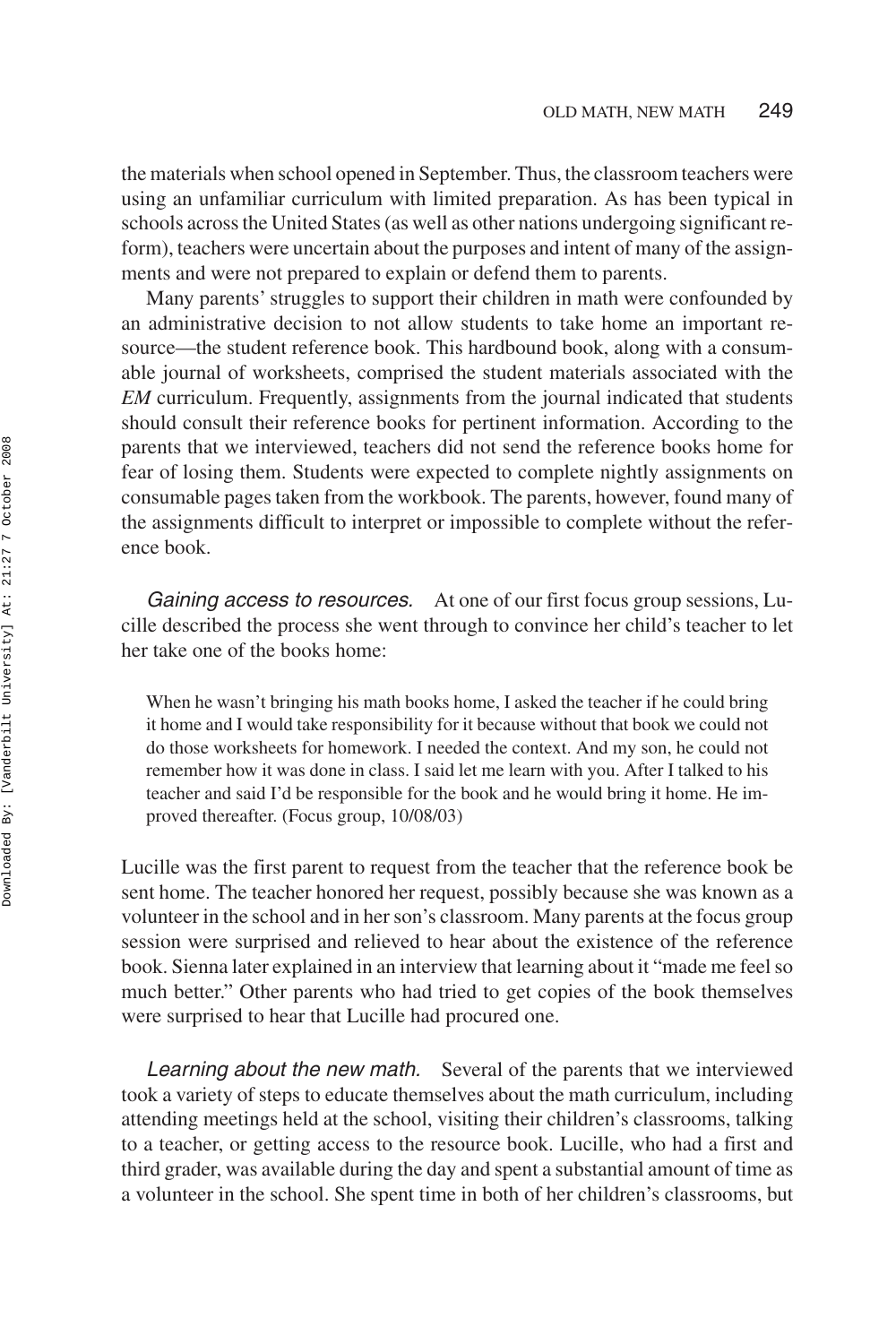the majority was spent in her third grader's room, as he had some learning difficulties. Lucille questioned the new math curriculum, particularly its lack of a stepby-step approach, but at the same time, she wanted "to keep on top of all the changes in math." She spent time in the classroom "just observing how [the teacher was] teaching [the students]."

Shanice described how she felt "totally lost" with the "new math" but indicated that she wanted to understand it so that she could help her son: "It makes me want to go back to school and just learn the math and stuff because I'm totally lost when it comes to the math they're doing … . So, it's something that I'm willing to learn." Even though she worked the night shift as a nurse, Shanice often appeared in her son's classroom without having slept to learn more about the math he was learning.

Sienna, who worked full time and went to the community college at nights, was not available to come up to the classroom during the day to observe the math. She said her "biggest hurdle with [the] new math" was to find ways to learn about it so that she could do math the "right" way with her daughter Nikki. She was fearful of showing Nikki the incorrect way of solving a problem, knowing that the students were learning alternative approaches for computation. Once she discovered from Lucille that she could request a reference book, she used it to help her learn how her daughter was being taught. Subsequently, she became more comfortable encouraging Nikki to develop her own strategies to solve problems: "I told her, whatever works for you, you feel comfortable doing it then just do it. But as long as you get it done."

My way and the new way. As parents made efforts to understand the new approaches represented in the curriculum, they struggled to integrate these ideas into their own knowledge of math. This process was a theme in each of the interviews. Prior to participation in parent math courses, only 1 of the 10 parents— Sienna—came to value the reform ideas and approaches. The others were more skeptical and voiced their concerns and reservations. In practice, however, they struggled to help their children complete the assignments, drawing on a variety of resources, including the techniques they learned in school to do so.

Sienna's stance on the new curriculum evolved through observing her daughter and working with her. In her interview, she described her reaction to the array approach used in *EM* to introduce multiplication:

How she's teaching them is just like the array that I was telling you she's doing, but instead of it being on a worksheet she's having the children do their own array. There's 3 times 6 and she has the 3 rows of 6 of Xs, then she'll add them up and 3 times 6 is 18. Then she'll do it backwards, 6 times 3 is 18. But, Ms. Reed introduced the division … you put 18 divided by 6 you get 3 and then vice versa and she understands that so much more. And we was talking about it Thursday, we was talking about math, and she said, "Ma, I was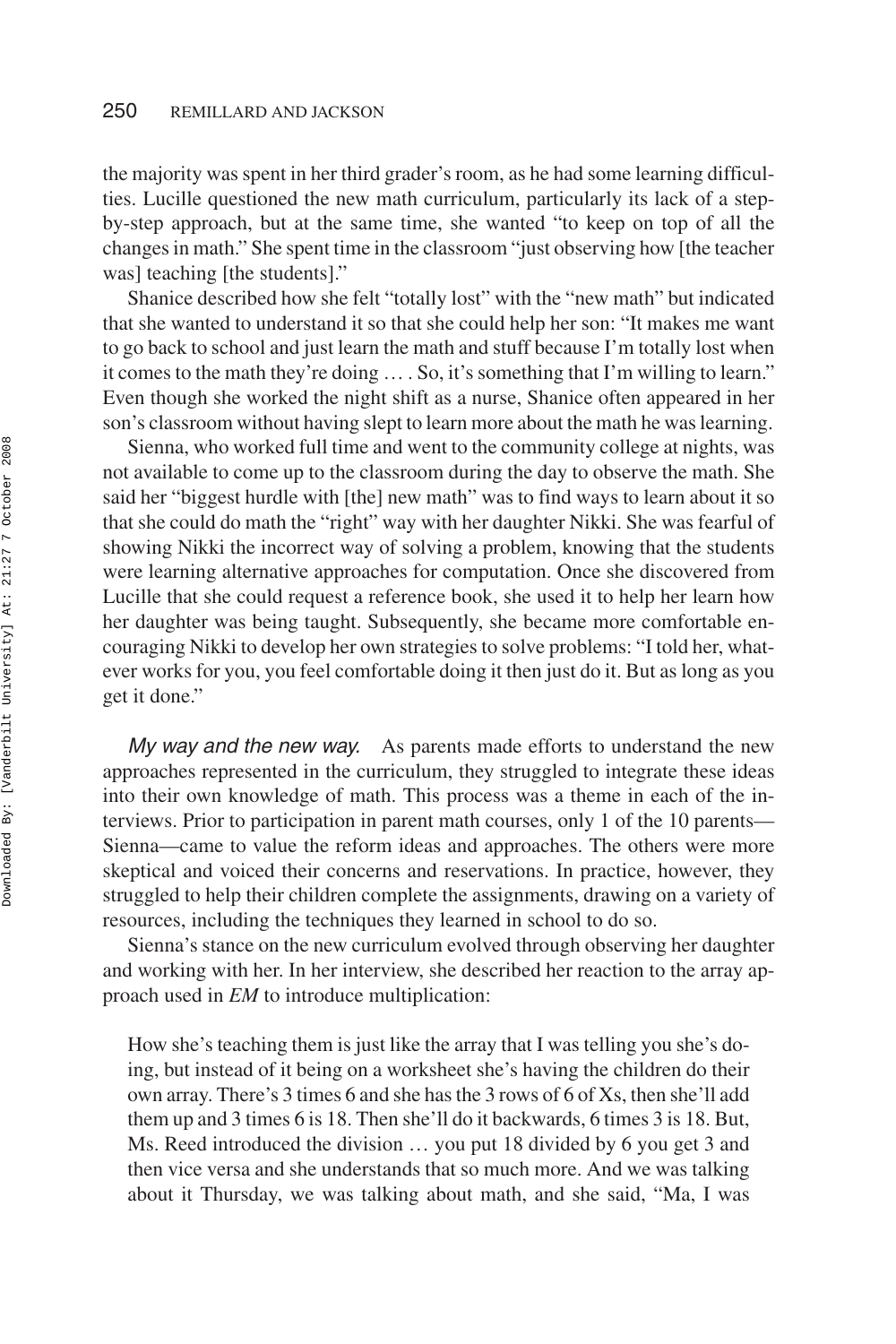gonna take the [times tables] and memorize each one of them each day," now, these are her words, "but the way Ms. Reed is teaching me I like it better because I understand it more and I can see them."

Other parents were willing to learn as much as they could about the new approaches to learning math to help their children be successful in school. In this process, they called on friends and family members for assistance. Betty, for example, was uncomfortable with math in general and depended on her daughter (her granddaughter's aunt) for homework help. Cassandra indicated that her seventh-grade daughter had the responsibility of explaining the math assignments to her thirdgrade son and herself. Alma's sixth-grade son helped Tanya's daughters with their math homework.

Although they made concerted efforts to learn about the approaches central to the new curriculum, all of the parents that we interviewed found themselves teaching their children the approaches they learned in school. In some cases, they did so by choice. In other cases, they did so because they had no other options.

Shanice, for example, chose to teach her son both the new way and the old way for two reasons. She had more faith in the approaches that she learned in school to compute and wanted to give her son the option of using them. Moreover, she was not sure how long the new approach would endure. As a result, she wanted to be sure that her child learned what would be required in later years of school.

I'm looking towards the future and preparing them. Because by the time he get up there [in high school] it could be a totally different thing. So I want him to be able to know the old method and the new method, so he'll know both of them, and this way he'll know which method to use when. … And he'll still come up with the same thing. So it's something that I'm willing to learn.

Beverly and Jackie also chose to supplement the math curriculum with instruction more familiar to them because they disagreed with some of its pedagogical approaches. As we mentioned earlier, Beverly disagreed with the spiraled organization of the curriculum because it did not offer the children enough time to learn the material before moving onto another topic. Jackie lamented the lack of repetition in the curriculum. Both parents gave their children additional at-home instruction that addressed these concerns. Beverly had her daughter complete worksheets that provided her additional practice on computational procedures. Jackie approached her child's teacher and received an old textbook that included the sort of repetitious worksheets she sought.

Anna and Betty found themselves using their own approaches when tutoring their children because they did not understand those used in the curriculum. Anna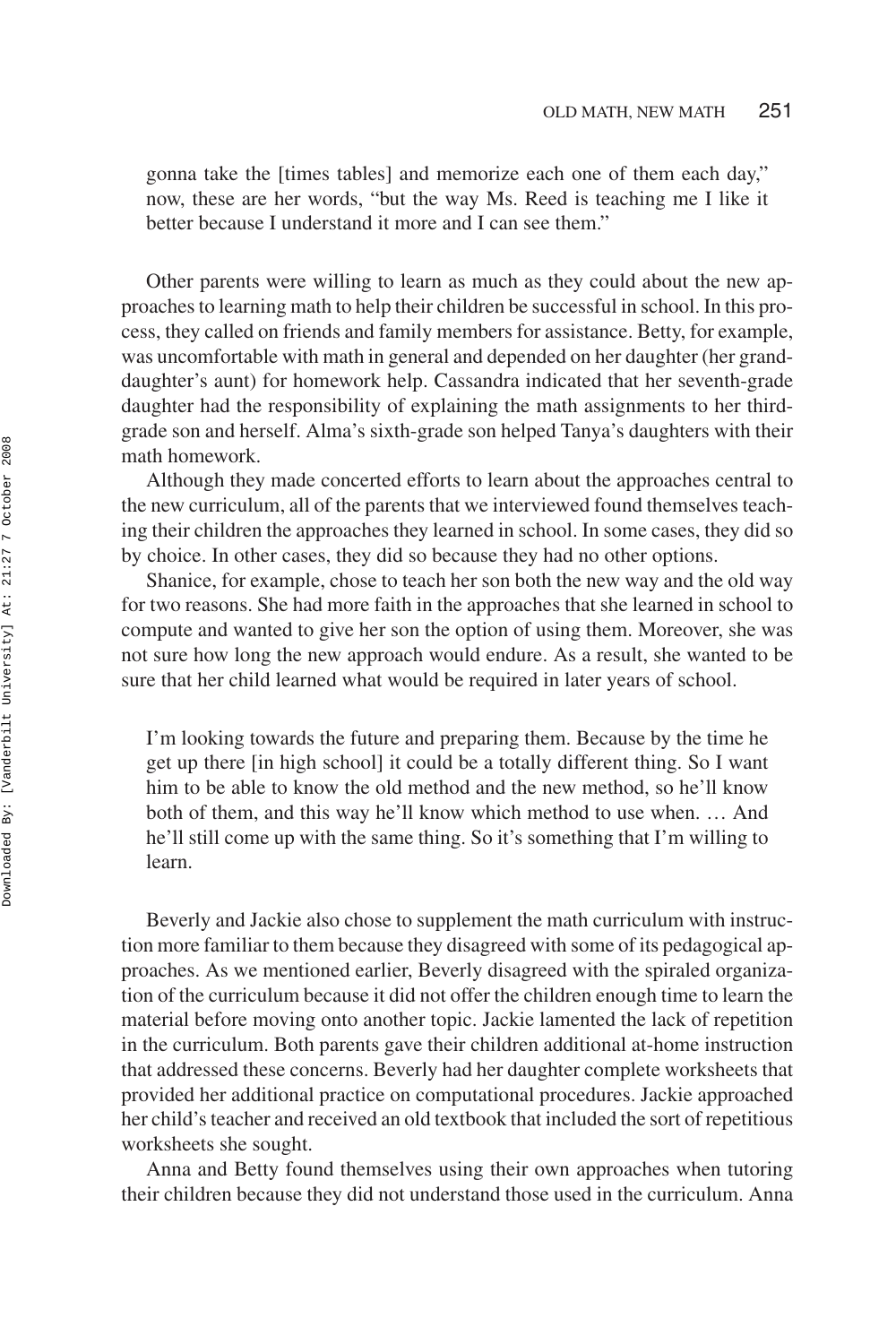#### 252 REMILLARD AND JACKSON

resorted to "the old way" after sitting in on her daughter's class did not help her understand the "new way:"

I remember like back in the day it was kind of easy, but [my daughter's class was] doing this, divide by this and you add this … and I'm like, "No way! I don't get it!" I know the old way, that's it. So I told [the teacher], "I'm sticking to the old way," and she was like, "Well … I think the new way is kind of easy."

Feeling that the teacher did not have time to explain the alternative algorithms for multiplication and division to her, Anna made little attempt the rest of the year to understand the new curriculum. In her interview, Betty described an instance in which she did not understand the marks her granddaughter was making on her paper when doing single-digit multiplication. She recalled telling her that the best way to do multiplication was by memory:

She would try to do all these little sticks … and it would take her forever, you know, to get the multiplication. I'm like, hold up Aisha, multiplication is memory ... . 3 times 5 will be 15 from now and forever.<sup>3</sup>

As shown previously, parents took a variety of stances toward the curriculum. It was evident that the parents' own experiences with mathematics influenced the stances that they adopted. All parents were consistent, however, in the importance that they placed on the role of their children's learning of mathematics.

#### Importance of Mathematics for Their Children

All 10 parents expressed a sense of urgency about their children's success with school mathematics. We heard it in informal conversations as well as interviews and focus group sessions. In an effort to understand their goals for their children, we asked parents why they felt mathematics was important for their children to learn. Their responses to this question included references to learning specific skills and developing confidence and independence that came with successful learning. All of the examples that parents provided were related to activities in daily life. In other words, even though the parents that we interviewed tended to see limited connections between school mathematics and their lives, they held on to the possibility of greater connections for their children.

<sup>3</sup>The marks made by Aisha, Betty's granddaughter, were most likely forming arrays. *EM* uses arrays to teach students about multiplication in third grade prior to developing factual knowledge of multiplication combinations.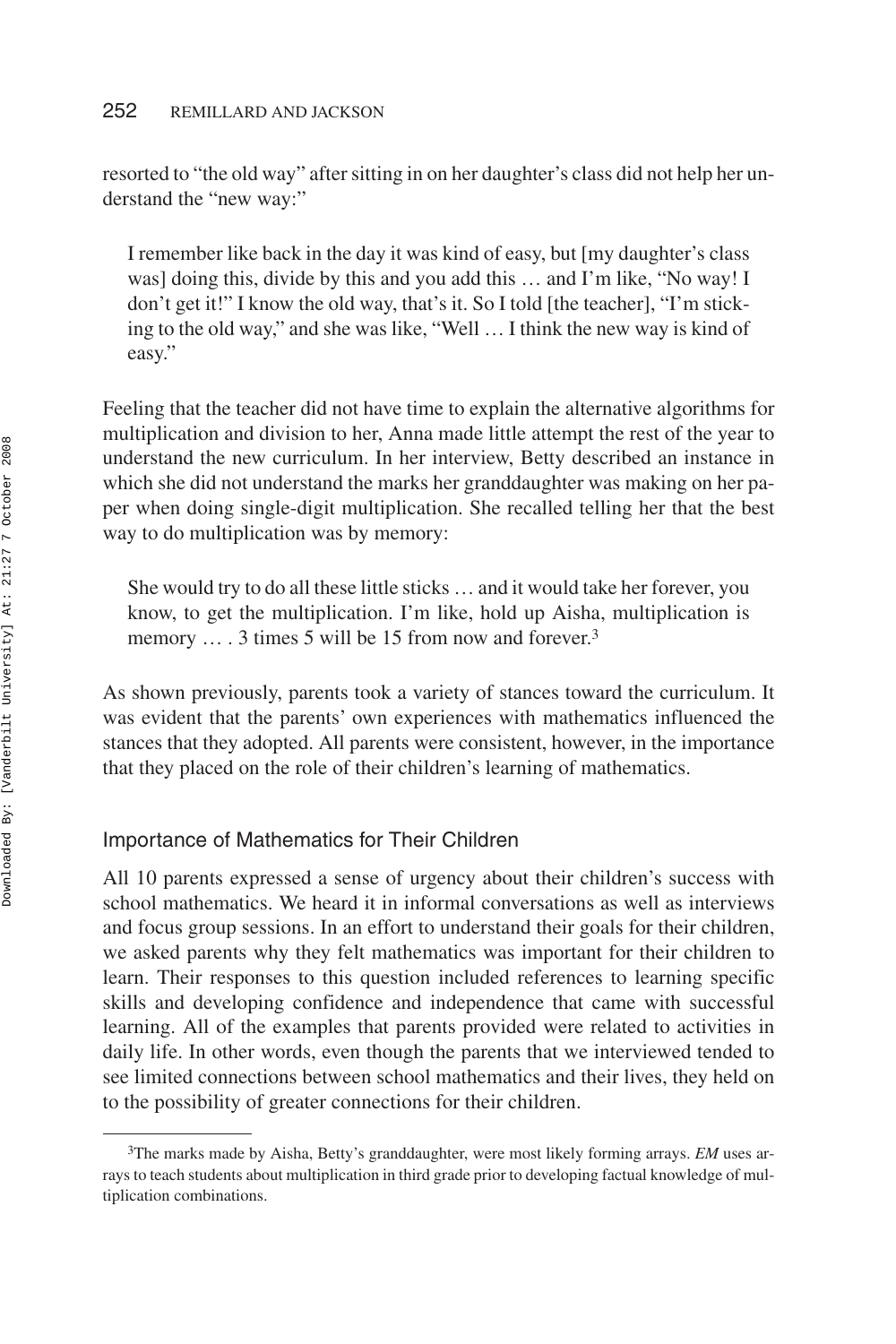The majority of the parents asserted that their children needed to learn mathematics to avoid being cheated in everyday activities that involved monetary transactions. Tanya's response to the question, "What do you think is so important about your children learning mathematics?" is representative of priorities voiced by 7 of the parents:

You get cheated all of the time if you don't know how much change you're supposed to get … you don't know, you could lose a whole lot of money just not knowing how to count your own money and knowing how much something is, or what you're buying and you need to know, take focus of what is going on with your own money cause you can get cheated.

As a result, several parents insisted that their children know how to count money and calculate change at a young age. A number of parents told stories of children being "cheated" at the corner stores in their neighborhood.

Four of the parents—Sienna, Beverly, Cassandra, and Tanya—also indicated that they wanted their children to develop an understanding of or comfort with mathematics that would enable them to think and act independently. Beverly, for example, hoped that her daughter would develop the understanding and problem-solving skills needed to solve problems independently:

Learning how, if I can't do it this way, what other ways can I do it. Instead of just "Oh, I can't do it." Other methods, if this didn't work then let's try this. Or if this don't work, let's try that. So she use her … brain cells … she's thinking about it.

As we described earlier, Sienna came to appreciate the value of developing understanding of mathematical concepts. She illustrated her view of deep understanding with the example given earlier in which Nikki demonstrated an understanding of multiplication using arrays. For Nikki, this was a successful learning experience and was counter to Sienna's experiences as a student of mathematics.

Whether they focused on learning skills or developing conceptual understanding, several parents made it clear that they saw successful experiences in math as important to fostering children's self esteem. When describing Nikki's successful experience with array multiplication, Sienna made a point to stress that she wanted her daughter to feel successful in mathematics to build her confidence in general.

Throughout our interviews and casual conversations, several parents spoke of independence when describing what they wanted from their children's mathematics learning or learning in general. Some noted that their children needed to learn to be independent at a young age given their social realities. Anna explained that her daughters were going to be "African American women out there in the world,"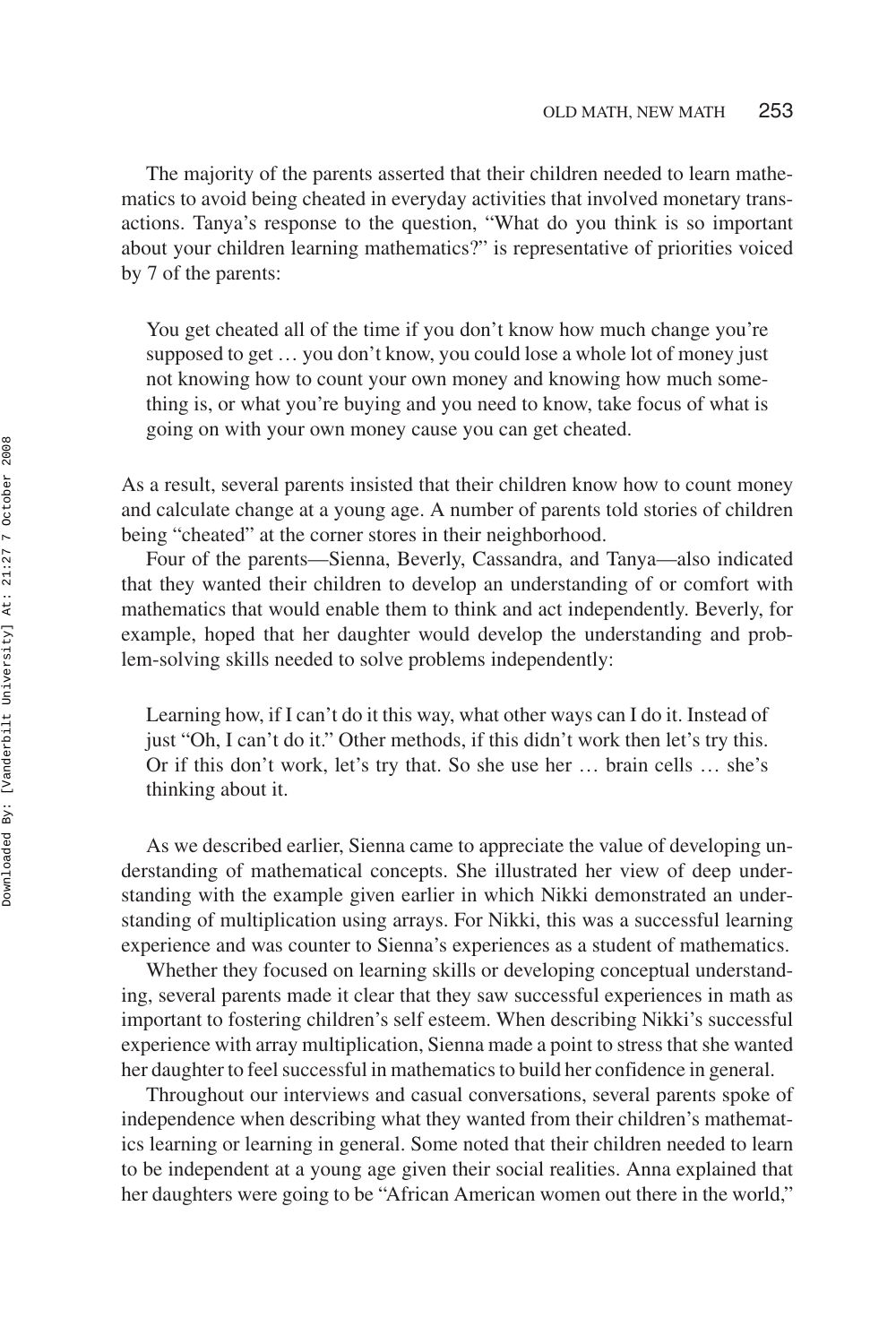and she did not want them depending on others for help. For this reason, it was important to her that

They know how to do, buy stuff on they own; they know how to go to the store; they know how to shop; they know how much they have; they know what to add up to add up then after that they ask me or ask my mom or dad.

#### **DISCUSSION**

In this section, we consider what our conversations with parents suggest about the possibility for parents to be included as partners in their children's mathematics education. We are struck by the extent to which the parents that we interviewed framed such a role for themselves but were provided minimal support in enacting it. All 10 parents were heavily involved in their children's mathematics learning beyond homework assistance. Yet, they confronted a number of barriers related to mathematics education reforms that diminished their power and authority as players in this process. The consequence of these barriers—parents who are disempowered with respect to their children's mathematics education—is ironic, given that a primary goal of the reform movement is to empower students and teachers as knowers of mathematics. It is also problematic given the importance of parent engagement in educational processes (Epstein, 1996; Epstein & Dauber, 1991; Henderson & Berla, 1994; Hoover-Dempsey & Sandler, 1997; Jeynes, 2005; Mattingly et al., 2002).

#### Home Math, School Math, Old Math, New Math

Parents came to the reforms with varied mathematical histories and degrees of success in school mathematics. Most parents, in fact, encountered difficulties with school mathematics. Despite their experiences, they all wanted their children to be successful in school mathematics, and they worked hard to ensure their success.

In contrast to the uncertainty and discomfort that they expressed about their own school math experiences, all 10 parents presented themselves as proficient handling everyday tasks in which mathematics played a central role, such as using a budget, balancing a checkbook, or cooking. In fact, all parents were articulate about the ways they used mathematics in their daily lives. Moreover, the aspirations they had for their children's math learning were rooted in demands of daily activity. In this sense, parents saw strong connections between school mathematics and daily life. Many, in fact, used everyday contexts and activities to help their children learn school mathematics.

Given the tendencies of parents to connect home and school mathematics, and because a primary goal of the Standards-based curricula such as *EM* is to highlight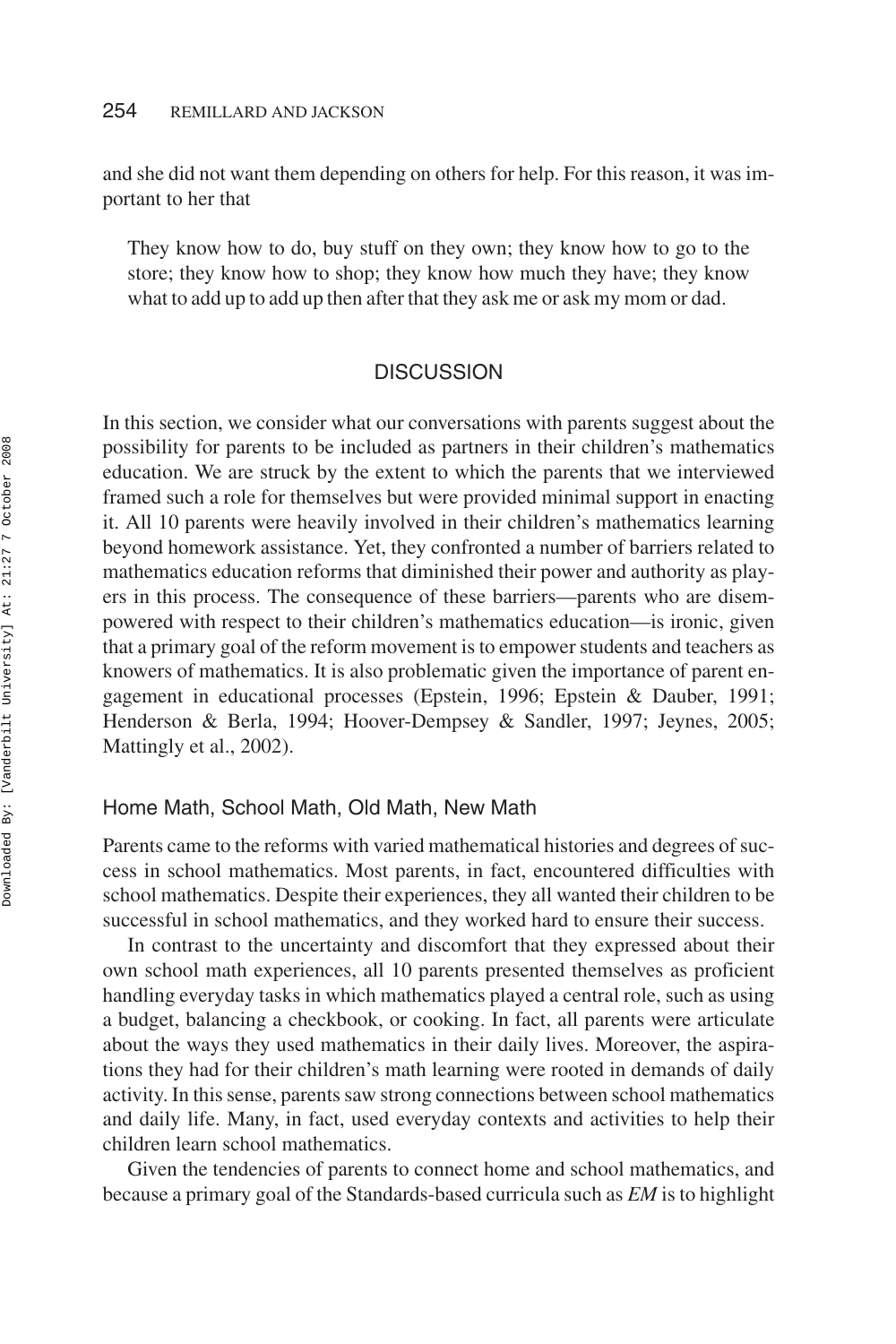and build on connections between everyday activities and school mathematics, it is significant that parents saw no relationship between the math that their children were learning in school and their daily lives. From their perspective, the "new math" was unrelated to anything they knew as mathematical, be it home or school based.

Our analysis revealed two reasons that parents did not see the connections that are readily apparent to most mathematics educators and teachers. First, like many adults schooled in the United States, they had firmly established conceptions of school mathematics that were grounded in computational proficiency. In fact, the mathematical connections they made to everyday tended to reflect applications of school math—computational facts and procedures—to real-life contexts. Second, the parents we spoke with were afforded limited opportunities to learn about the real-life connections forged by the *EM* curriculum. In other words, they were not provided access to conversations about the ideas behind the reforms in general or their specific implementation at Maple Elementary.

#### Access to Discourse of Reform

Peressini (1998) suggested that, by positioning parents outside of conversations about educational reform, schools deny access to the discourse of reform-oriented mathematics. For the parents that we studied, this discourse included reasons underlying the mathematics education reform movement in general, reasons behind the district and school curricular decisions, and explanations of particular elements of the curriculum. Parents had few opportunities to engage in conversations about any of these issues. Thus, they used their view of mathematics as computational procedures to evaluate the mathematics instruction their children were receiving. From parents' perspectives, their children were being taught math in a "confusing" way. Even if parents were inclined to appreciate alternative approaches to computation, many found the unfamiliar conventions and symbols used to communicate these ideas a formidable barrier. As a result, parents were skeptical that the school was providing their children the learning opportunities they needed to be successful in mathematics. It is worth noting that, prior to the parent math classes, only 1 of the 10 parents had developed an understanding of any of the computational approaches introduced in *EM*.

It is ironic, then, that many of the learning goals that they held for their children overlapped with those central to *EM*. Parents described wanting their children to develop confidence, independence, and the ability to use math in their daily lives. Several parents spoke of wanting their children to develop a deep understanding of math. These goals are fundamental to the *EM* curriculum. The parents differed with the curriculum, however, on how these goals should be pursued.

A critical outcome of being denied access to the discourse of mathematics education reform is illustrated by Shanice's frustration at the beginning of this article.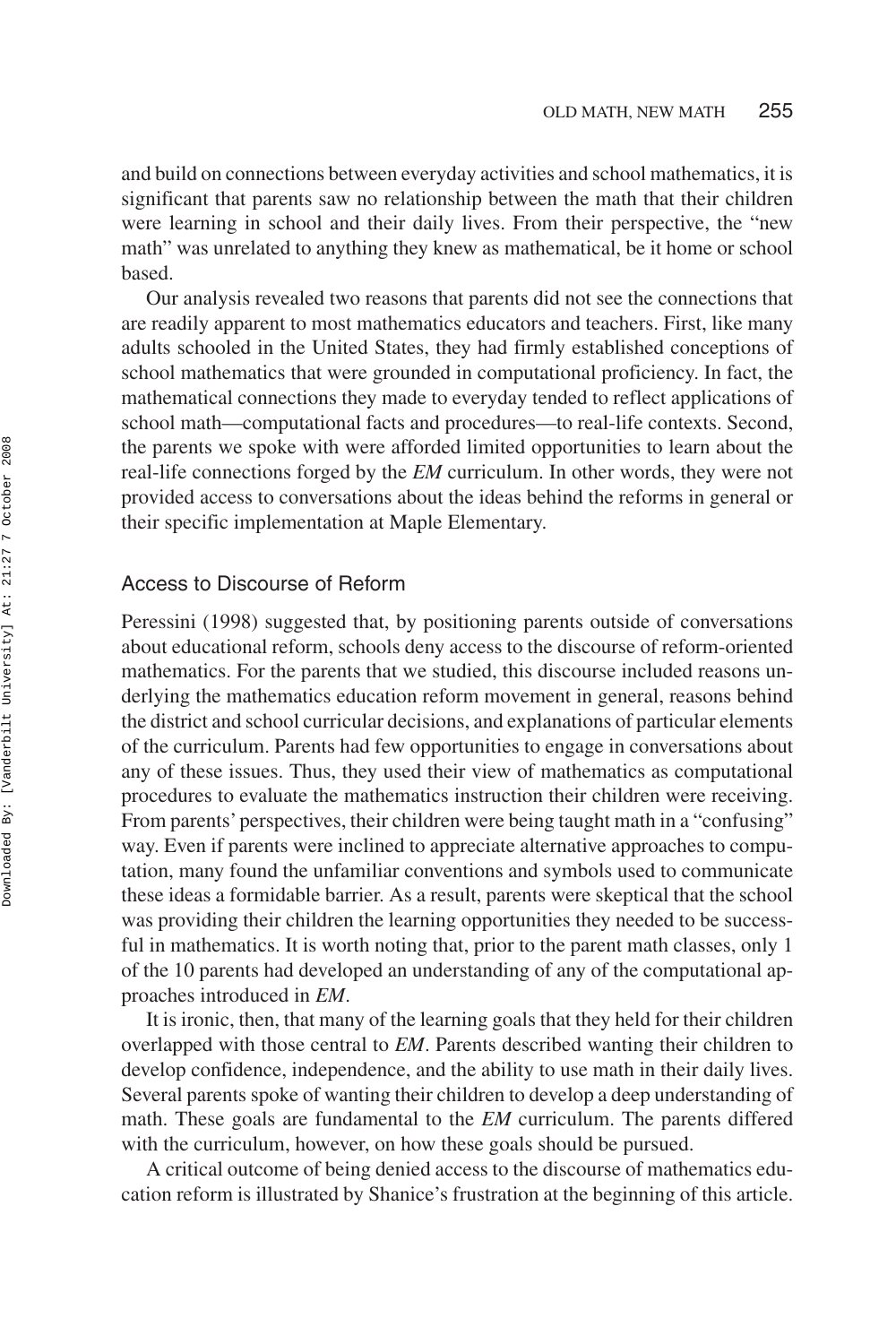#### 256 REMILLARD AND JACKSON

Like all of the parents that we interviewed, Shanice wanted her son to be successful in mathematics and to develop confidence and independence. Her confusion about the "new math," however, compromised her own independence and confidence as a parent committed to playing an active role in her child's schooling. As Peressini (1998) warned, without explicit inclusion into the discourse of the reforms, parents are left to monitor but not assist in homework.

#### Access and Social Class

Denial of access to the discourse of reform is not a phenomenon limited to parents in low-income communities (Peressini, 1998). It is likely that stereotypes associated with race and social class, however, allow practices that exclude parents to persist. Parents of color living in low-income areas are often characterized by teachers and administrators as uninvolved and/or uninterested in their children's education (Epstein & Dauber, 1991; Lawson, 2003; Peressini, 1996). Such characterizations may have informed the school's decision to not allow the *EM* reference book, which both explained the unfamiliar approaches and offered examples, to accompany the consumable workbook home. Thus, parents were not only denied access to reasons behind the new approaches to teaching and learning of mathematics, they were also denied access to resources that might have helped them understand aspects of the *EM* curriculum.

#### **CONCLUSION**

Our findings illustrate the ways that two concurrent trends in education create a complex and muddy terrain for parents and educational practitioners to navigate. Efforts to increase parent involvement seek to engage parents in their children's schooling in substantial ways. Reforms in mathematics education, however, promote a view of mathematics that is inaccessible to parents who have not had the opportunities to experience the learning of mathematics in a conceptually based way. Thus, parents are expected to support their children's learning of mathematics in ways that do not make sense to them. By limiting parents' access to the discourse of reform (Peresinni, 1998), schools represent the position that parents are not important educational players. Ironically, our findings revealed that these parents already saw themselves as critical players in their children's learning. They struggled to enact this role in a context that did not recognize them as such, however.

We assert that excluding parents from the discourse of educational reforms will likely lead to the failure of those reforms. In fact, we speculate that the exclusion of parents in initial reform processes has already slowed the progress of the current reforms in mathematics education. The importance of including parents in educational change was recently recognized by the NSF, the agency funding the curricu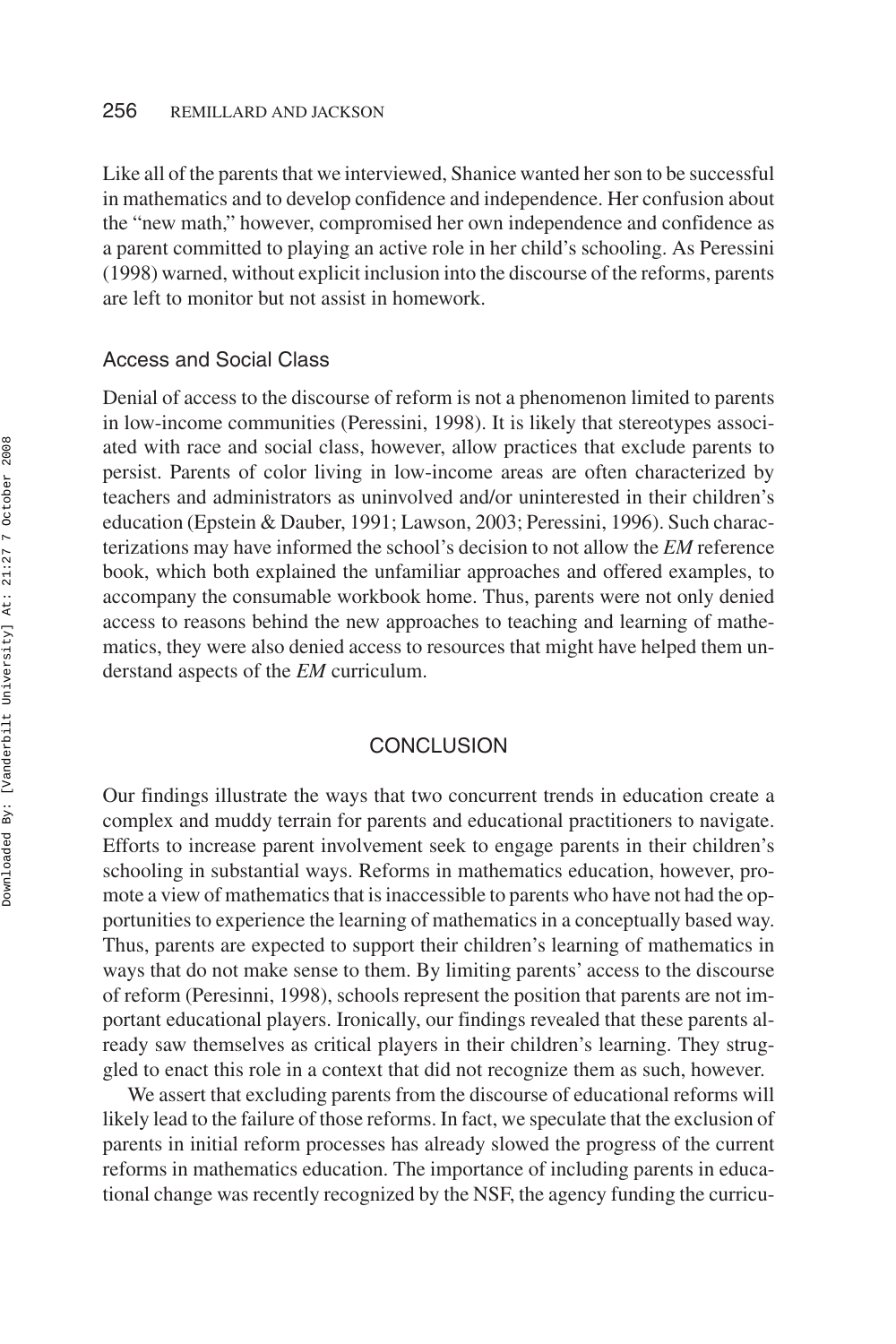lum development projects such as *EM.* The most recent curriculum revisions are required to include a parent component.

Our findings give us a glimpse of what schools might do to recognize parents as partners in mathematics education. In particular, they need to be invited into the discourse of reform. That is, they need opportunities to learn about the ideas behind the reforms as well as particular approaches taken by reform-inspired curricula.

Over the last decade, reformers have allocated significant resources to professional development of teachers and school administrators in relation to the adoption of Standards-based curricula and new expectations for teaching and learning. These efforts have been based on the assumption that pedagogical reform cannot be sustained without substantial learning on the part of teachers and administrators (Ball, 1996; Nelson & Sassi, 2000). To this point, parents have not been included in most efforts to foster learning.

Although we promote the notion that parents should be seen as partners in their children's education, we also remain skeptical of this perspective. The term *partnership* generally refers to collaborations among equal players. In this instance, it is important to keep in mind that parents and school officials rarely occupy the same positions of power within the school context. In other words, we cannot ignore the power relations that exist between parents and teachers/administrators, particularly when the parents are of color and from low-income backgrounds. Within the context of their children's lives, however, parents have significant power and authority. Conceptualizing parents as partners means taking seriously their authority with respect to their children's learning and finding ways for parents to gain access to the discourse of reform. In other words, the more parents understand about the mathematical approaches their children are learning, the greater the potential there is for parents to participate in conversations around reform.

At the same time, conceptualizing parents as partners in mathematics education requires serious consideration of parents' genuinely felt rejection of the reforms. Like Peressini (1998) and Lubienski (2004), we contend that parents have the right to disagree with the reforms. Allowing for parents' voices to be heard in a public, official arena means that mathematics educators need to find ways to account for, respond to, and work with dissension.

#### ACKNOWLEDGEMENT

This research was funded in part by the National Science Foundation (Grant ESI–0333753) and the University of Pennsylvania Research Foundation. The views expressed in this article are the authors'and are not necessarily shared by the grantors. The authors acknowledge Lynda Ginsburg, Rhonda Elhosseiny, and Traci English-Clarke for their contributions to the ongoing research project.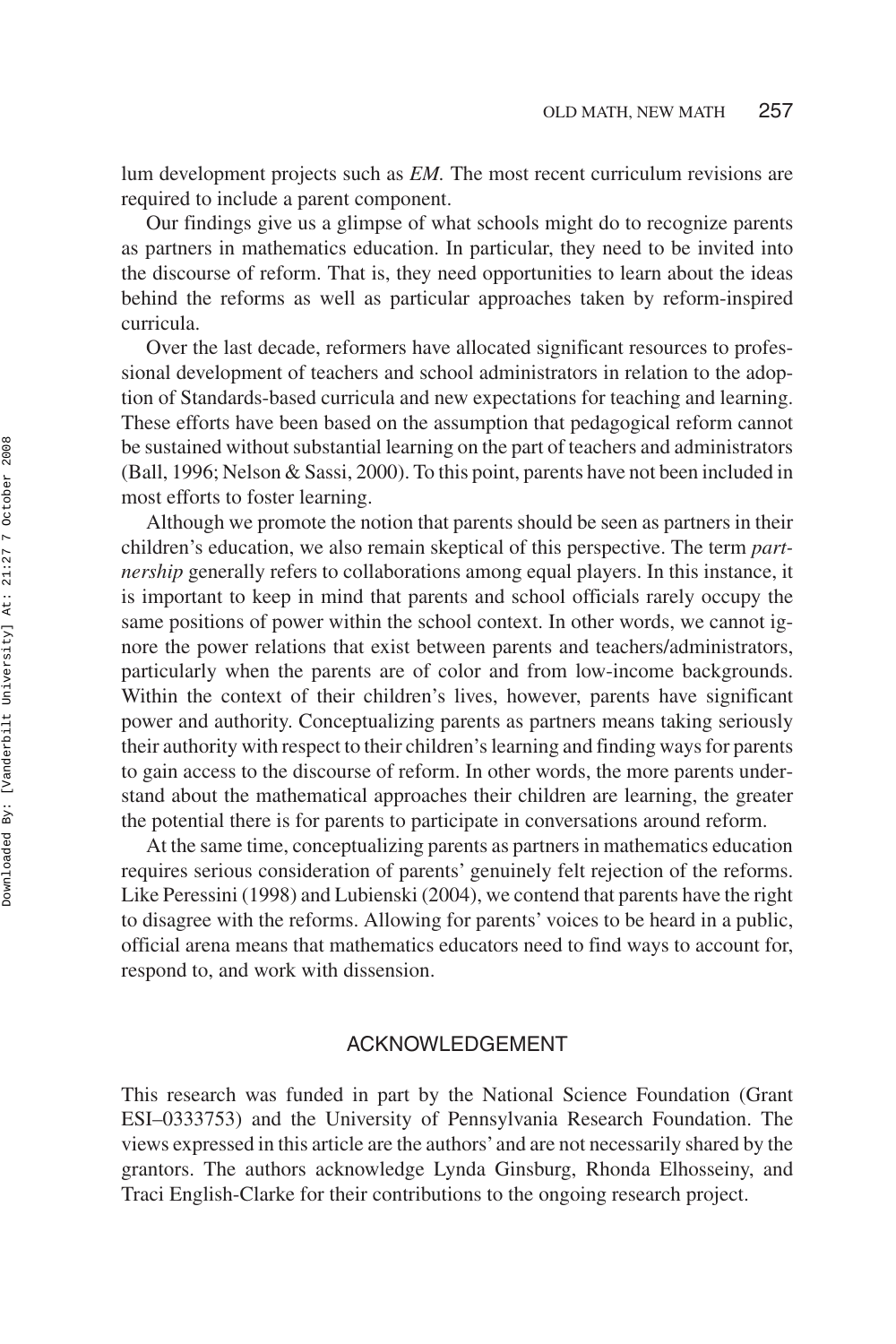#### 258 REMILLARD AND JACKSON

#### **REFERENCES**

- Ball, D. L. (1996). Teacher learning and the mathematics reforms: What we think we know and what we need to learn. *Phi Delta Kappan, 77*, 500–508.
- Calabrese Barton, A., Drake, C., Perez, J. G., St. Louis, K., & George, M. (2004). Ecologies of parental engagement in urban education. *Educational Researcher, 33*(4), 3–12.
- Chavkin, N. F. (1989, Summer). Debunking the myth about minority parents. *Educational Horizons, 67,* 119–123.
- Chavkin, N. F., & Williams, D. L. J. (1989). Low-income parents' attitudes toward parent involvement in education. *Journal of Sociology and Social Welfare, 16*, 17–28.
- Civil, M. (2001, April). *Redefining parental involvement: Parents as learners of mathematics.* Paper presented at the National Council of Teachers of Mathematics research presession, Orlando, FL.
- Civil, M., & Andrade, R. (2002). Transitions between home and school mathematics: Rays of hope amidst the passing clouds. In G. D. Abreu, A. J. Bishop, & N. C. Presmeg (Eds.), *Transitions between contexts of mathematical practices* (pp. 149–169). Dordrecht, The Netherlands: Kluwer.
- Civil, M., & Bernier, E. (2004, April). *Parents as intellectual resources in mathematics education: Challenges and possibilities.* Paper presented at the research presession of the National Council of Teachers of Mathematics, Philadelphia.
- Civil, M., Guevara, C., & Allexsaht-Snider, M. (2002, October 26–29). *Mathematics for parents: Facilitating parents'and children's understanding in mathematics.* Paper presented at the proceedings of the 24th annual meeting of the North American Chapter of the International Group for the Psychology of Mathematics Education, Athens, GA (Vols. 1–4; see SE 066 887).
- Civil, M., Quintos, B., & Bernier, E. (2003, April). *Parents as observers in the mathematics classroom: Establishing a dialogue between school and community.* Paper presented at the National Council of Teachers of Mathematics research presession, San Antonio, TX.
- Delgado-Gaitan, C. (1991). Involving parents in the schools: A process of empowerment. *American Journal of Education, 100*, 20–47.
- Delgado-Gaitan, C. (1993). Research and policy in reconceptualizing family-school relationships. In P. Phelan & A. L. Davidson (Eds.), *Renegotiating cultural diversity in American schools* (pp. 139–158). New York: Teachers College Press.
- Emerson, R. M., Fretz, R. I., & Shaw, L. L. (1995). *Writing ethnographic fieldnotes*. Chicago: University of Chicago Press.
- Epstein, J. L. (1996). Perspectives and previews on research and policy for school, family, and community partnerships. In A. Booth & J. F. Dunn (Eds.), *Family-school links: How do they affect educational outcomes?* (pp. 209–246). Mahwah, NJ: Lawrence Erlbaum Associates, Inc.
- Epstein, J. L. (2001). *School, family, and community partnerships: Preparing educators, and improving schools*. Boulder, CO: Westview.
- Epstein, J. L., & Dauber, S. L. (1991). School programs and teacher practices of parent involvement in inner-city elementary and middle schools. *The Elementary School Journal, 91*, 289–305.
- Fine, M. (1993). [Ap]parent involvement: Reflections on parents, power, and urban public schools. *Teachers College Record, 94*, 682–710.
- Graue, M. E., & Smith, S. Z. (1996). Parents and mathematics education reform: Voicing the authority of assessment. *Urban Education, 30*, 395–421.
- Hammersley, M., & Atkinson, P. (1995). *Ethnography: Principles in practice* (2nd ed.). London: Routledge.
- Henderson, A., & Berla, N. (Eds.). (1994). *A new generation of evidence: The family is critical to student achievement*. Columbia, MD: National Committee for Citizens in Education.
- Hoover-Dempsey, K. V., & Sandler, H. M. (1997). Why do parents become involved in their children's education? *Review of Educational Research, 67*(1), 3–42.
- Jeynes, W. H. (2005). A meta-analysis of the relation of parental involvement to urban elementary school achievement. *Urban Education, 40*, 237–269.